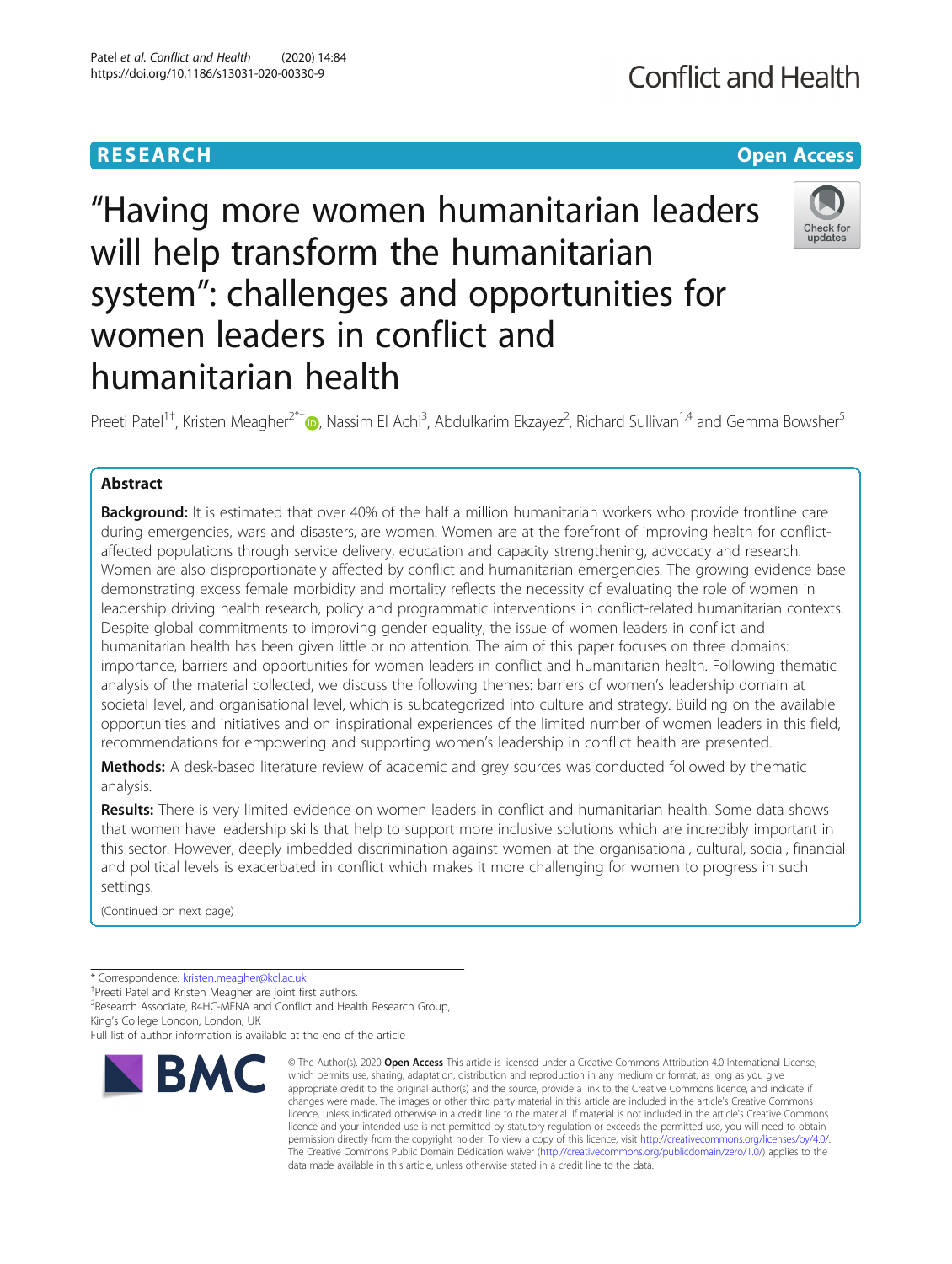#### (Continued from previous page)

**Conclusion:** Advocating for women leaders in conflict and health in the humanitarian sector, governmental bodies, academia and the global health community is crucial to increasing effective interventions that adequately address the complexity and diversity of humanitarian crises.

**Keywords:** Women, Leaders, Diversity, Inclusion, Health, Conflict, Humanitarian

#### Key messages

- More women leaders can transform the humanitarian system to better meet the health needs of those affected by conflict and humanitarian emergencies.
- Women are significantly under-represented in the most senior humanitarian leadership roles.
- Patriarchal attitudes restrict women's aspiration to becoming leaders in several conflict-affected societies.
- Humanitarian leadership teams that are more diverse and inclusive perform better.
- Organisational culture across the conflict and humanitarian health domain significantly hinders women pursuing leadership roles.
- Inclusive environments to enable women to become leaders creates broader understanding of the global health system.

#### Introduction

The World Humanitarian Day on 19 August 2019 was dedicated to women, reflecting the growing global momentum on gender equality and equity. Marking the tenth anniversary of the occasion, the United Nations (UN) and several leading humanitarian organisations honoured the contribution of women humanitarian aid workers who provide life-saving support to millions of people caught in crises in some of the world's most dangerous places [[1\]](#page-11-0). It is estimated that over 40% of the half a million humanitarian workers, who provide frontline care during emergencies, wars and disasters, are women [[2\]](#page-11-0). Women are also increasingly at the forefront of improving health for conflict-affected populations through service delivery, education and capacity strengthening, advocacy, and research  $[3, 4]$  $[3, 4]$  $[3, 4]$ . They have made important contributions to strengthening health systems, improving evidence and humanitarian interventions as well as in documenting human rights abuses, highlighting the detrimental health outcomes of marginalized groups, and bringing vital knowledge and intervention gaps to global attention [[5\]](#page-11-0).

At the same time, women are disproportionately affected by armed conflict and humanitarian emergencies [[6\]](#page-11-0). In peacetime, women generally live longer than men, yet during armed conflict the gap between female and male life expectancy decreases as women, on average, suffer more from the indirect and long-term consequences of armed conflict, such as sexual violence, lack of access to healthcare and other socio-economic challenges [[7,](#page-11-0) [8](#page-11-0)]. It is well documented that during conflict, women are more likely to experience intimate partner violence, as well as become victims of sexual violence as this is often used as a weapon of war [\[9](#page-11-0)–[11\]](#page-11-0). Conflict itself promotes conditions during which existing gender inequalities and inequities are amplified; community structures, access to healthcare and human rights are all compromised resulting in worsening conditions for women [[12\]](#page-11-0). Poverty and forced displacement are immediate secondary consequences of conflict, which expose women to further risk and vulnerability. Flight from violence places women at disproportionate risk of abduction, trafficking and sexual exploitation [[13](#page-11-0)]. Once inside camps for displaced populations, women are at heightened risk of experiencing interpersonal violence, or further sexual exploitation in exchange for safety, or commodities such as food, water and shelter [\[14\]](#page-12-0). Health consequences of conflict again disproportionately fall along gendered lines resulting in high rates of maternal and neonatal mortality, and sexually transmitted infections. Over 60% of all otherwise preventable maternal deaths, 53% of all the world's under-five deaths, and 45% of neonatal deaths occur in countries affected by humanitarian crises and fragile socio-political conditions where forced migration is also common [[15](#page-12-0)–[17](#page-12-0)]. This growing evidence base demonstrating excess female morbidity and mortality reflects the necessity of evaluating the role of women in leadership driving health research, policy and programmatic interventions in conflict-related humanitarian contexts.

In 2000, a landmark United Nations Security Council Resolution (UNSC 1325) on Women, Peace and Security, demanded greater representation and participation of women at all societal levels [[18\]](#page-12-0). More recently, the World Humanitarian Summit in Istanbul in May 2016, the first Women Leaders in Global Health (WLGH) conference at Stanford University in October 2017, and follow-up conferences in November 2018 and 2019 on the same theme at the London School of Hygiene and Tropical Medicine and the University of Global Equity in Rwanda, addressed the significant barriers faced by women in global health, including in the conflict and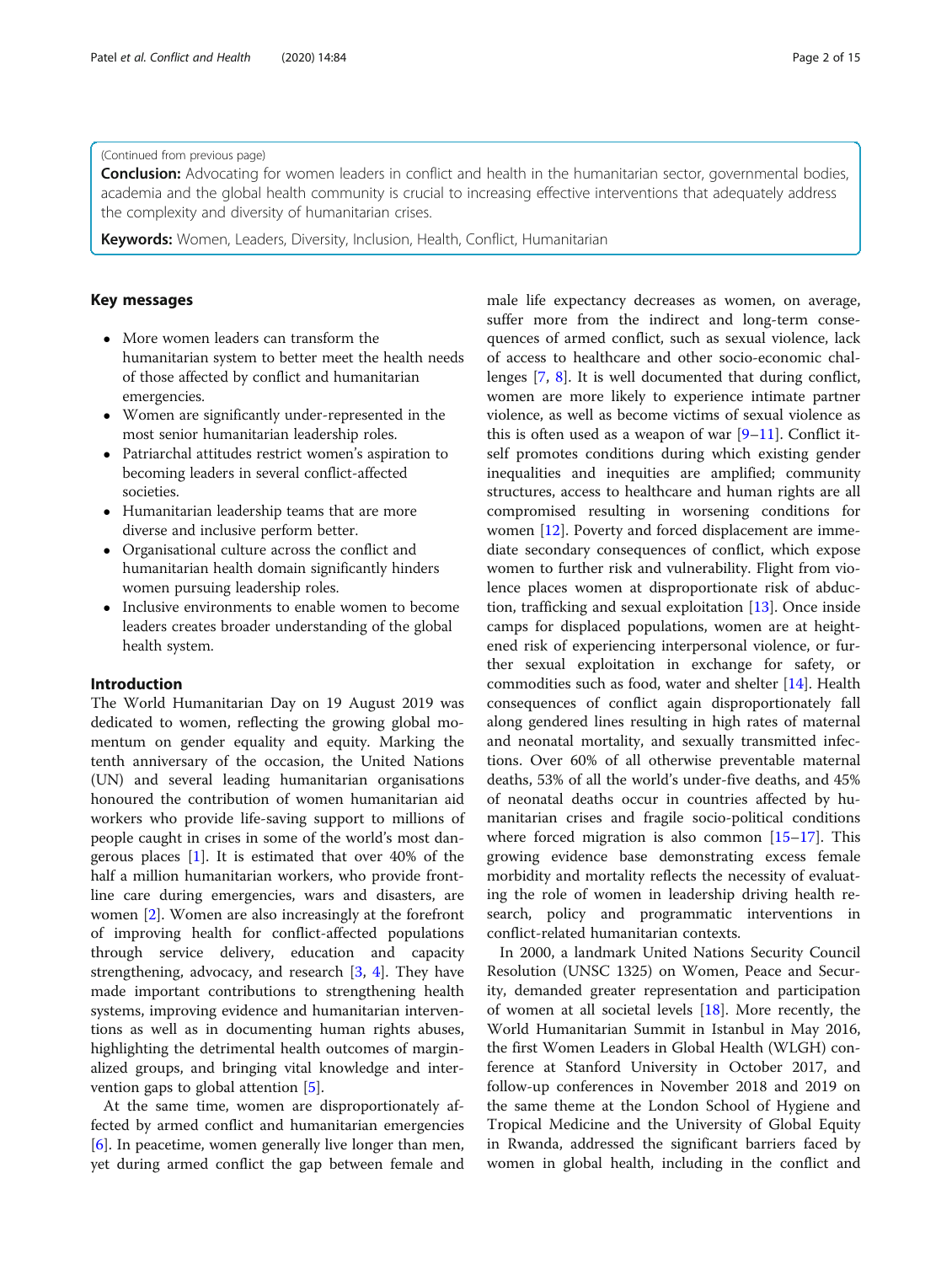humanitarian sphere. The WLGH events included key messages from leading female humanitarians and policymakers such as Dr. Joanne Liu, former President of Médecins Sans Frontières (MSF) and Dr. Soumya Swaminathan, Chief Scientist at the World Health Organisation (WHO) [[19](#page-12-0)]. The idea that global health is a patriarchal system was powerfully emphasised by Dr. Swaminathan. This, combined with the entrenched unconscious bias towards women in leadership, is a significant barrier for women in all sectors. Joanne Liu stated that by creating inclusive environments to enable women to become leaders, we in turn create a broader understanding of the global health system [\[19](#page-12-0)].

In an era of protracted conflicts, the role and contribution of women within the conflict and humanitarian health domain has become increasingly important to understand and subsequently address the divergent needs of conflict-affected populations. However, women's leadership within this domain has not attracted the same high-level attention as that of global health more broadly [\[20,](#page-12-0) [21\]](#page-12-0). The authors of this paper are invested in the evidence-led development of an agenda, established by the Women Leaders in Health and Conflict Initiative (WLHC), aimed specifically at remedying these longstanding inequities to realise the promise of advancing women's leadership. Officially launched in October 2019, WLHC reflects the growing grass-roots momentum for such an initiative. It is inspired by broader global impetus to redress the significant genderrelated barriers to leadership in global health and specifically for women in the conflict and humanitarian health domain [[22\]](#page-12-0).

This non-systematic exploratory review discusses core themes identified in the emerging literature on this topic by analysing underlying causes of persistent gender gaps that hinder women's leadership in conflict and humanitarian health. It also aims to set the momentum for collecting evidence by providing recommendations for further research to influence policies affecting women leaders in conflict and health, both in the field and in academia, foster supportive work environments, and enable those working in the sector to realise the indispensable benefits of organisational diversity. To the best of our knowledge, this is the first review that focuses on exploring the barriers and facilitators for promoting women leadership in conflict and humanitarian health and the related research sector (Table 1).

#### Methods

The review's aim is to identify key themes within the existing literature on women's leadership in the conflict and health domain in order to establish: 1) key barriers and opportunities for women in this sphere; 2) identify gaps in research and practice meriting further attention;

#### Table 1 Key Terms and Definitions

Gender: Socially constructed roles, behaviours, activities and attributes that a given society considers appropriate for males and females. The term does not replace the biological definition of "sex," nor the terms "women" and "men," but emphasizes the existence of societal inequalities and stereotypes [\[23](#page-12-0), [24](#page-12-0)].

Gender equality: Individuals that identify with different genders are treated equally and ensuring that they have the same rights, opportunities and responsibilities, equal access to public goods and services, and equal outcomes [[25](#page-12-0), [26\]](#page-12-0).

Gender equity: Fairness and justice in the distribution of benefits and responsibilities between women and men, according to their respective needs. It is considered part of the process of achieving gender equality in terms of rights, benefits, obligations and opportunities [[26,](#page-12-0) [27\]](#page-12-0).

**Gender pay gap:** The difference in the average hourly wage of all women and men across a workforce, as monitored by the Sustainable Development Goal indicator 8.5.1. The gender pay gap is not the same as unequal pay which is paying men and women differently for performing the same (or similar) work [[20\]](#page-12-0).

Conflict and Health: Public health impact and responses related to armed conflict and humanitarian crises [[28\]](#page-12-0).

Diversity: This includes differences according to gender, age, disability, race, cultural background, sexual orientation, social and economic background, profession, education, work experiences and organisational role [\[29,](#page-12-0) [30](#page-12-0)].

Organisational Culture: shared understandings of the world, of the place of the organisation in the world, and of 'normal' behaviour around power, diversity and use of time; shared ways of thinking, feeling and understanding and the subsequent impact on the behaviours of individuals within an organisation, resulting in a collective culture [\[31](#page-12-0)].

**Humanitarian leadership:** Leaders of humanitarian organisations who provide a clear vision and objectives for humanitarian action (whether at the program, organisational or system-wide level) [[30](#page-12-0), [32\]](#page-12-0).

Motherhood leadership penalty: Mothers with low participation rates in managerial positions [[8](#page-11-0)].

Patriarchy: The structural and ideological system that perpetuates the privileging of hegemonic masculinities. It is a hegemonic system of power relations based on gender norms that establishes the expected roles of men and women. In this system, women and girls have historically, and overwhelmingly, been oppressed, exploited or otherwise disadvantaged. So too have groups who do not conform with gender norms, the predominant binary approach to gender and sexuality, and/or heteronormative expectations. These include lesbian, gay, bisexual, transgender and intersex (LGBTI) populations, as well as certain groups of men and boys [[33\]](#page-12-0).

3) to consider how these issues might be remedied through the formulation of recommendations based on the review findings. This study is based on an exploratory desk-based non-systematic review of academic literature from PubMed, Scopus and WorldCat. Further relevant literature was obtained by extensively screening reference lists from key articles. An extensive review of grey sources was carried out since initial searches of Google showed that several recent reports relating to women's leadership in the humanitarian and conflict sector are published by humanitarian agencies, development non-governmental organizations (NGOs) and gender activists. The main grey sources included Reliefweb and Devex. Further searched websites included those of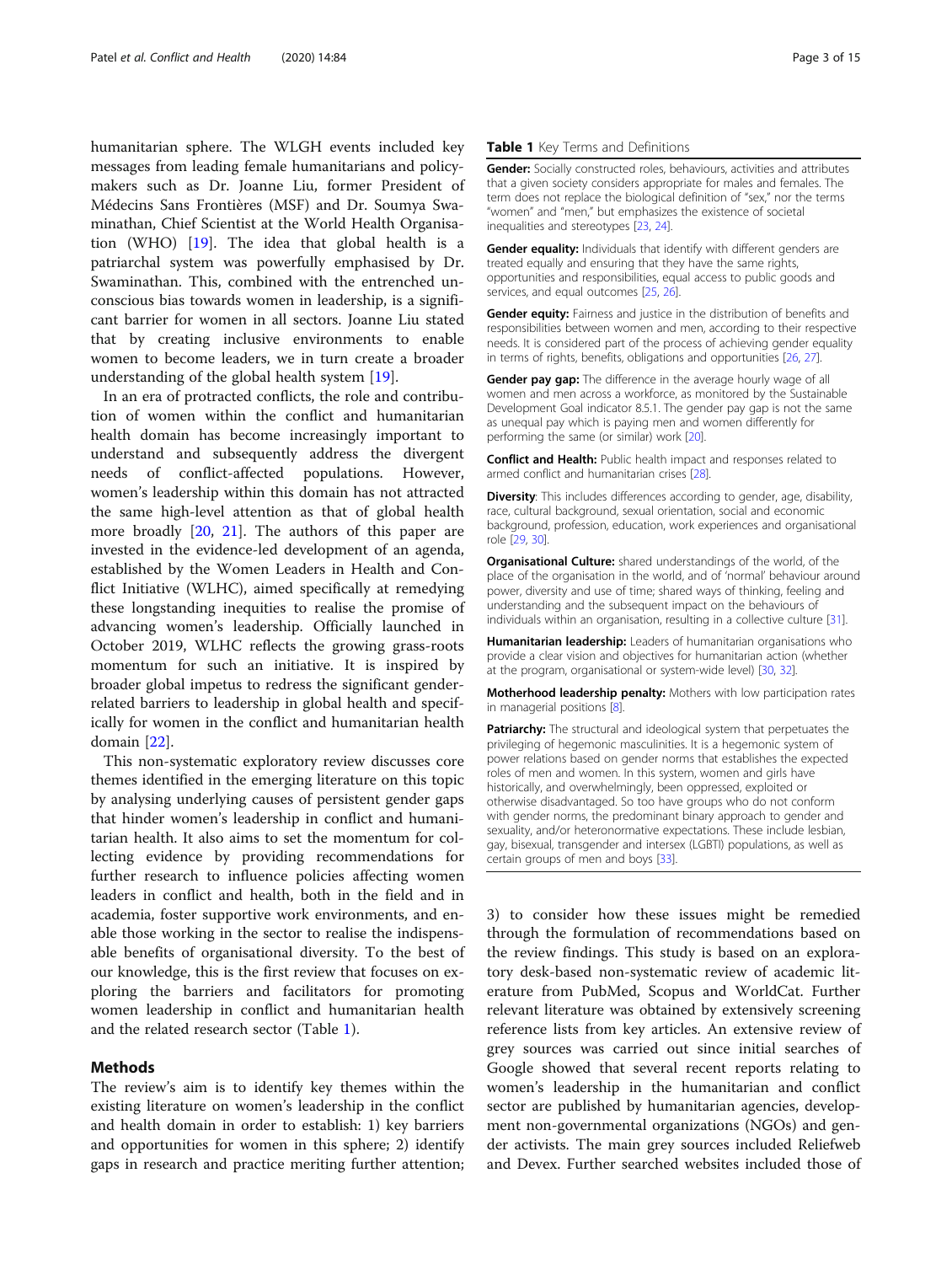leading international humanitarian agencies: Médecins Sans Frontières (MSF), International Committee of the Red Cross (ICRC), International Rescue Committee (IRC), Save the Children, Action Aid, Care International, Islamic Aid, Oxfam, World Vision, Islamic Relief. Other sources were found from global organisations including the World Bank, the International Monetary Fund, the World Economic Forum, Women Leaders in Global Health (WLGH), Overseas Development Institute (ODI), ALNAP, and relevant United Nations agencies (UNHCR, WHO, UNICEF, UNFPA, ILO and OCHA). Humanitarian and conflict specialist websites were included such as the Humanitarian Advisory Group, the Humanitarian Women's Network, Humanitarian Practice Network (HPN), as well as conference reports from the Women Leaders in Global Health Conference 2018 and 2019 and the Lancet Series on advancing women in science, medicine and global health (February 2019). Online newspaper sources were also searched, including the Guardian and Reuters. Podcast information was reviewed from the Devprowomen 2030 audio series [\[34](#page-12-0)]. Material from social media sources such as Twitter and YouTube were included in the search. We created a WLHC twitter handle and through this process we searched for similar twitter handles to identify material that was relevant to our main objectives. We also followed the threads of specific global events, including World Humanitarian Day 2019 where women's leadership in the humanitarian sector was discussed. Through snowballing we were able to track down reports, quotes and press materials which were publicised through social media. The Twitter accounts of the organisations mentioned in this review were the focus of the social media search and leading individuals working within those organisations. We did not, however, systematically search social media sources as this was an exploratory study and therefore a separate follow-up study specifically utilising social media as a core methodology would be useful.

For the inclusion criteria, English and Arabic search terms were used to source the material for this study. Search terms included: women's leadership, women leaders, gender and leadership, female, health, humanitarian, humanitarianism, medical humanitarianism, development, conflict, war, NGO, civil society organisations, research, universities, think tanks, sexual harassment and humanitarian sector, organisational culture, humanitarian sector, motherhood, parenthood. The search excluded women's leadership within clinical settings in humanitarian settings and women's leadership within individual clinical outcomes (such as cancer, diabetes, infectious diseases, surgery) in humanitarian settings, military leadership in the conflict and humanitarian sphere. We felt these are very specialist

domains that required separate studies. Our search also excluded other main languages contained in the main databases we searched. The timeframe for the search focused on contemporary conflict settings from 2000 to reflect UNSC 1325 which calls for greater participation and representation of women in situations of armed conflict. Our end date was September 2020.

The review protocol was divided into five stages: 1) searching for abstracts and other reports based on keyword search terminology; 2) selecting references for detailed reading; 3) peer-validation of reference inclusion 4) identifying recurring themes from selected references; 5) and aggregating these themes. PP, KM, NEA and GB were involved in all five stages of the review protocol.

Thematic analysis and interpretation of evidence from published and grey literature were analysed according to the process described by Braun and Clarke for thematic analysis of qualitative research which includes open, axial and selective coding [[35](#page-12-0), [36](#page-12-0)]. Articles were manually categorised in two phases, initially using the described open coding process to generate early themes and categories. Subsequently, emerging themes were synthesised before undergoing peer-verification between the authors. Following thematic analysis emerging themes were identified and categorised according to broader domains of 'importance', 'barriers' and 'opportunities'. Within the barriers of women's leadership theme, we categorised the findings into two subthemes: societal level, organisational level, which is subcategorized into culture and strategy. Finally, following identification and categorisation of themes, the authors developed a set of recommendations relating to the themes which underwent multiple rounds of revision and validation.

#### Results

Overall, very limited evidence was found on women leaders in the field of conflict and humanitarian health [[37\]](#page-12-0). Detailed results on the characteristics of selected studies can be found in Additional file [1](#page-11-0). We screened just over 160 papers and reports and found 54 relevant ones which were reviewed and critically discussed. Of these 25 were from grey literature sources from humanitarian and development organisations, eleven peer reviewed articles, six from online news sources, four opinion pieces, three commentaries, three from conference materials, one press release, and one from social media. Only 19 of the sources included overall specifically discuss women leaders in this domain. Of these six were from grey literature sources from humanitarian and development organisations, three from online media sources, three peer reviewed articles, two from conference materials, two opinion pieces, one commentary, one press release and one from social media. The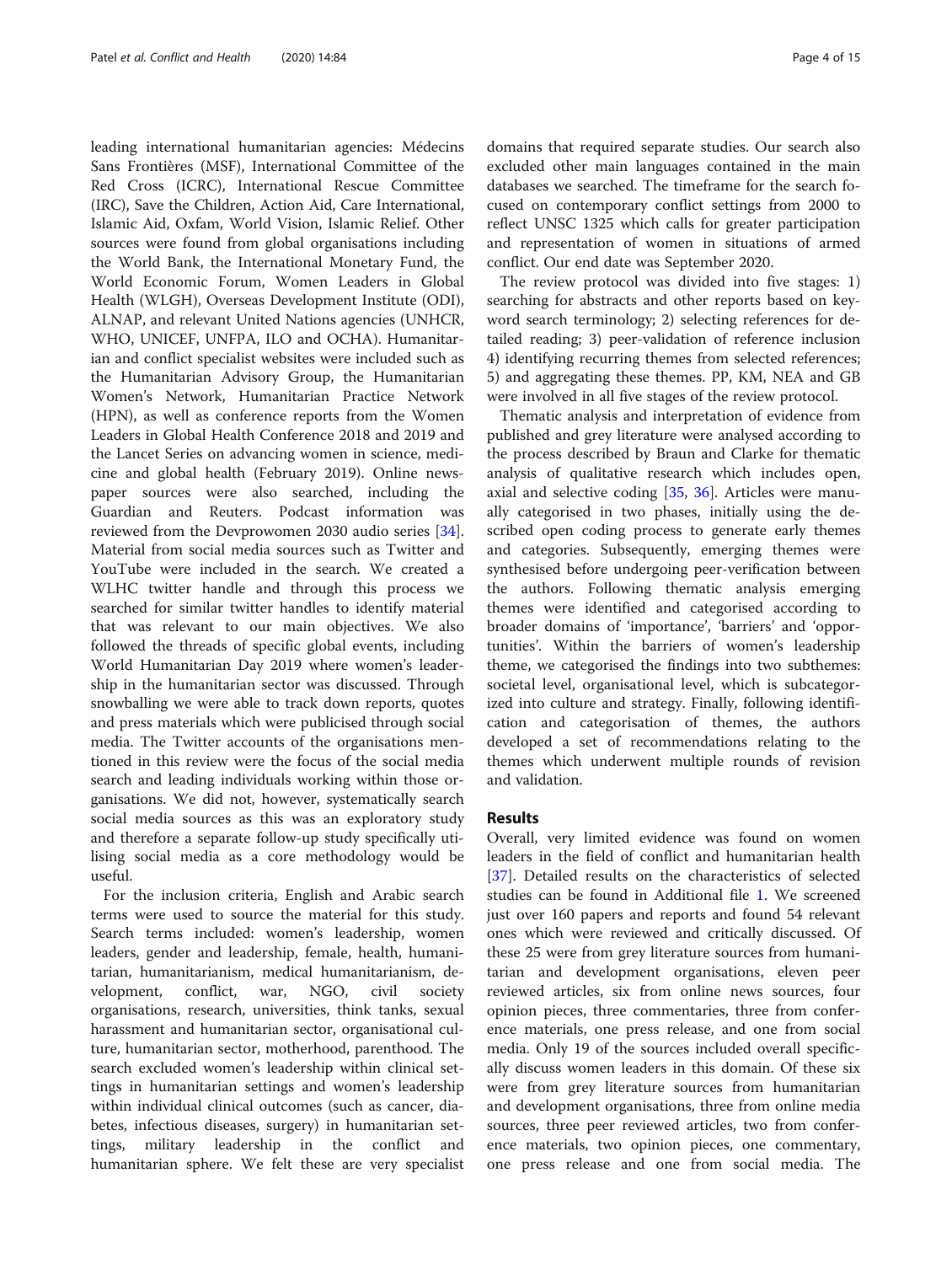humanitarian and development organisations represented in the grey literature sources are: UNOCHA, WHO, ALNAP, Humanitarian Advisory Group, CARE, Centre for Humanitarian Leadership, ActionAid, OECD and Grand Challenges Canada. There are also limited data on the percentage representations of men and women at different levels of management and leadership in most humanitarian (and related) organisations. The majority of the sources discussed humanitarian and conflict settings in general without specifying exact locations, however, some sources specifically mention the following regions and countries including: Asia, Middle East and North Africa, Africa, Syria, Jordan, Yemen, Bangladesh, Nepal, Malawi, the Democratic Republic of Congo, and the Philippines.

We begin by discussing why women leaders in conflict and humanitarian health are important, then focus on key barriers that hinder women's leadership in this domain, namely, societal, organisational culture, funding, and policy and practice, and finally highlight the available opportunities for WLHC.

#### Role of women's leadership

Studies on gender and leadership suggest that there are gendered differences in leadership styles; women tend to have a different yet complementary leadership style to men due to skills and strategies learnt whilst overcoming systemic barriers during their long stay in the midcareer phase, and capitalising on traits that they are traditionally associated with, including a more democratic and transformational approach to leadership than male counterparts [\[38](#page-12-0)–[40\]](#page-12-0). A survey conducted by United Nations Office for the Coordination of Humanitarian Affairs (UN OCHA) of over 1000 women humanitarians in 115 countries found three unique attributes women bring to humanitarian action: firstly, the ability to speak to women from affected communities; secondly, unique perspectives; and lastly, a unique style of leadership [\[41](#page-12-0)].

Women's representation and engagement in leadership roles would put women's issues at the front of the global agenda, challenge the traditional hierarchies of knowledge and power by highlighting undervalued and unrecognised knowledge, and advocate for more inclusive, diverse and representative decisions [\[42](#page-12-0), [43\]](#page-12-0). Therefore, rebalancing unequal power in the workplace by having more women leaders would improve organisational performance and revenues. Evidence from sectors such as the development, financial and private sectors show that greater diversity and inclusion results in macroeconomic growth, efficiency and better regulation overall [[44](#page-12-0), [45](#page-12-0)]. Christine Lagarde, current President of the European Central Bank and former President of the International Monetary Fund, argues that "employing more women and tackling sexism in the workplace is the key to making the world economy richer, more equal and less prone to financial collapses" [[46](#page-12-0)]. The Global Gender Gap Report 2020 states that persistent gender inequality in leadership is a significant global economic risk and obstacle for human development. The average human development index for women is 6 % lower than that of men, with countries in the low development category suffering the widest gaps – which tend also to be countries impacted by conflict and humanitarian crises [[47\]](#page-12-0).

Some data suggest that leaders in this sector also require diverse, adaptable skillsets that enable them to effectively work across many cultures and contexts, working with communities, national and international staff and partners, whilst ensuring their leadership style facilitates capacity strengthening opportunities for national staff and partners [[37](#page-12-0), [48\]](#page-12-0). Evidence from leading humanitarian organisations suggests that global efforts to protect and assist people caught up in conflict and national disasters will be more effective if more women contribute in leadership roles [\[3](#page-11-0), [49](#page-12-0), [50](#page-12-0)]. In an article in the Lancet series on humanitarian health, Paul Spiegel states that the humanitarian system requires a major reform of leadership and coordination models, as the current system does not reflect the complexity and diversity of current humanitarian emergencies [\[51](#page-12-0)]. Spiegel further notes that for any leadership revision to occur, governments, UN agencies, multilateral organisations, and international NGOs "need to put aside differences and relinquish authority, influence, and funding." A similar sentiment was reiterated by Lan Mercado, Asia Regional Director of Oxfam who recently stated that "having more women humanitarian leaders will help transform the humanitarian system" [[52](#page-12-0)]. This may in turn, assist in the leadership change required to better meet the needs of those affected by conflict and humanitarian emergencies.

Indeed, Cooperative for Assistance and Relief Everywhere (CARE) International's research on women working in the humanitarian sector shows that women might be better at identifying needs and realities of different groups; they may be able to use social capital and networks to reach other women at different geographical levels; they might provide a space for women's voices, and supporting women's leadership potential; provide solidarity to other women and girls in day-to-day spaces and activism; and may help to make interventions gender transformative, and potentially more sustainable [[53\]](#page-13-0). However, unlocking the benefits of greater diversity in the conflict and health domain requires focused action to address the underlying causes of persistent gender gaps in a systemic way.

#### Barriers hindering women's leadership in conflict and humanitarian health

Although women's leadership in global health has attracted high-level attention, there are major challenges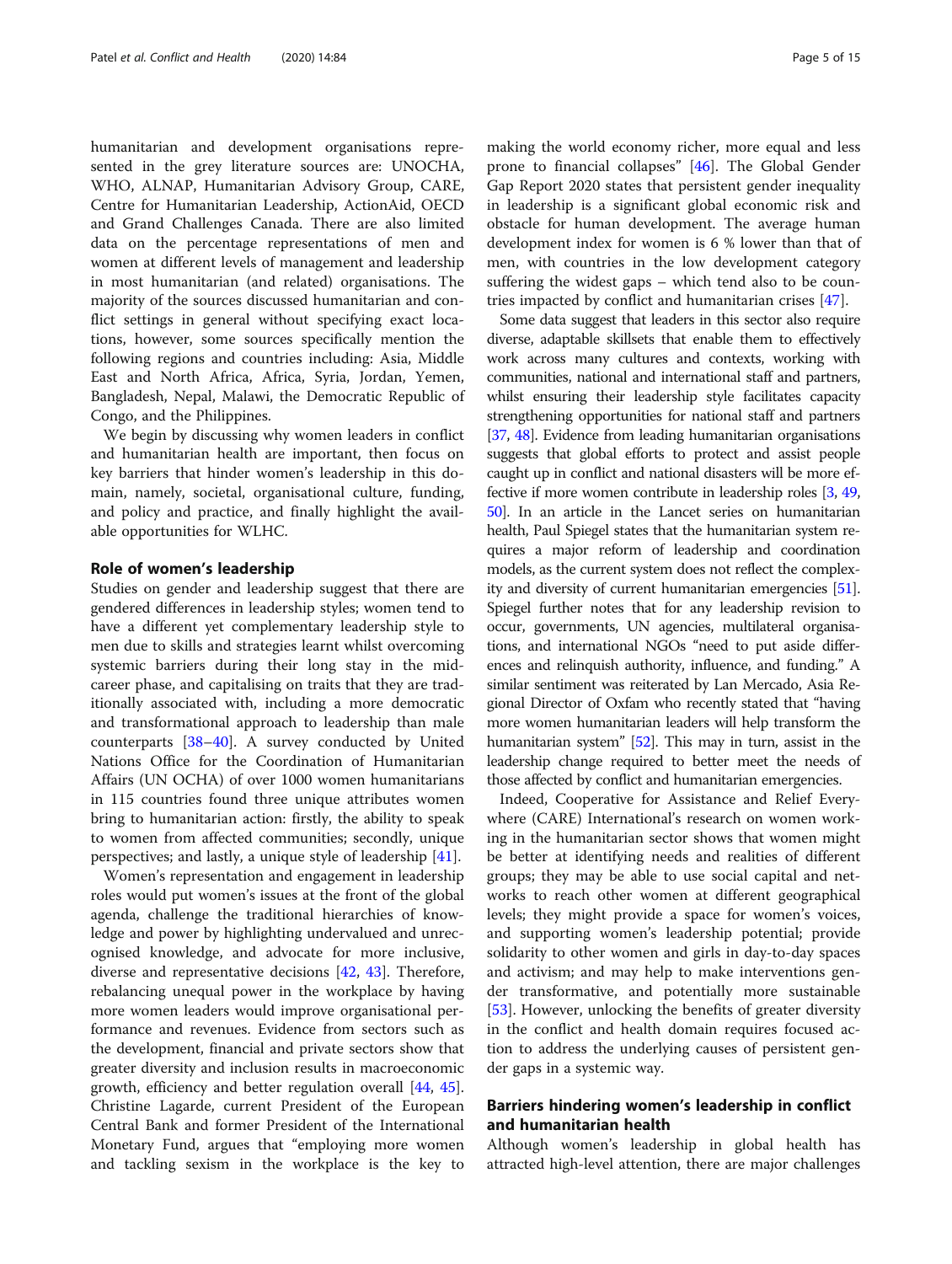in addressing women's leadership, representation and participation in the conflict and humanitarian health domain. There is a visible gap in advancing women's leadership at this nexus, as their work often falls outside the margins of global health [[54,](#page-13-0) [55\]](#page-13-0). A peripheral subject in global health, the domain of conflict and humanitarian health also uniquely positions itself in non-permissive and often highly securitised and politicised contexts in which attitudes and assumptions towards leadership are predominantly male-normed [[56](#page-13-0)–[58](#page-13-0)]. Most of the literature that discusses gender inequality focuses on the various barriers that women face in order to join the job market and/or excel in their careers to reach managerial positions in various settings including the humanitarian sector. Those barriers are deeply entrenched at the societal and organisational levels.

#### Societal level

Entrenched socio-cultural gender discrimination results in an immense pool of untapped talent in many countries. Patriarchal sociocultural values and their associated gender ideologies are negatively related to women's career development, limiting career choices to those that adhere to the traditional division of labour and which do not compromise domestic responsibilities [\[4,](#page-11-0) [59](#page-13-0)]. Women are also expected to occupy lower-level roles due to culturally coded linkages between leadership and masculinity. For example, women remain largely underrepresented at all levels of governance in the Arab region with the average proportion of female members of parliament is 19%, which is below the global average (25%) [[47,](#page-12-0) [60\]](#page-13-0). Even in "women friendly" sectors, a study conducted on women leadership in academia in the Arab world, found that women lead fewer than 7 % of Arab higher-education institutions (48 out of 702 universities) [[61\]](#page-13-0). This non-permissive environment impacts women's construction of their leadership identities and their self-perception as leaders, which results in low selfconfidence and discouragement from the pursuit of high-level positions. The few who decide to break the norm could be subjected to discrimination, opposition, life threats, or imprisonment [[38](#page-12-0)].

Many of these barriers are echoed in humanitarian, fragile and post-conflict contexts including, but not limited to, Bangladesh, Ethiopia, Nepal, Gaza, the Philippines, Sierra Leone, Zimbabwe, northern Uganda, Cambodia, Guatemala, El Salvador, Honduras and Nicaragua [\[4](#page-11-0), [62](#page-13-0), [63\]](#page-13-0). The barriers reported in these settings include socio-cultural and economic obstacles for women exercising agency and leadership in humanitarian crises; patriarchal attitudes and norms that restrict women's participation in public space and undermine their contribution as leaders; women's burden of unpaid work; a lack of experience and opportunities to

participate in leadership, exclusion from emergency response decision-making structures; low self-confidence; poverty and access to resources; and low levels of education and literacy [[4](#page-11-0), [64](#page-13-0)].

#### Organisational level

Organisational culture across the conflict and humanitarian health domain is a replication of societal level challenges as it is discriminatory, deeply misogynistic and generally hinders women pursuing leadership roles [[63\]](#page-13-0). Few of the leading organisations working in this sphere have (or have had) a woman in their leading managerial role although Oxfam, MSF, and the WHO are notable exceptions, with Winnie Byanyima and Joanne Liu both being appointed to the top leadership roles at Oxfam and MSF respectively in 2013. Margaret Chan was WHO Director General from 2006 to 2017 and Gro Harlem Brundtland served in that role from 1998 to 2003. WHO is one of the few UN agencies to have had a female Director General; indeed the UN has never appointed a female Secretary General. Organisational cultures in conflict and humanitarian health and beyond tend to be gendered, meaning that assumptions about leaders and the contributors to effective leader-ship are typically male-normed [\[56](#page-13-0)–[58](#page-13-0)].

Security issues can reduce women's representation in humanitarian leadership. In extreme security risk countries, men tend to dominate leadership positions, filling between 60 and 69% of leadership positions. Interviewees from a study on diversity in humanitarian settings feel that high security risk contexts often lead to the exclusion of women [\[30](#page-12-0)]. Researchers from the Feinstein International Centre interviewed individuals from humanitarian and development organisations and found key operational factors conducive to sexual misconduct across the organisations: the majority of aid operations are led and dominated by men, especially in situations where active armed conflict is occurring; male domination of power and decision-making in aid agencies contributes to a macho environment, where males with power foster an atmosphere where sexual discrimination and harassment flourishes [[65\]](#page-13-0). While CARE international and ActionAid have embedded gender equity approaches into their working cultures, an analysis of power structures at ActionAid and anecdotal evidence from CARE international have highlighted a lingering culture of a 'boys club' that still affects some leadership contexts [[66\]](#page-13-0). One interviewee felt that men are given greater responsibilities even when they are not suitably qualified. Women disclosed being nervous about raising gender specific issues, for example security or maternal responsibilities, for fear of being perceived as 'weak' and not being offered leadership roles as a consequence [[66\]](#page-13-0).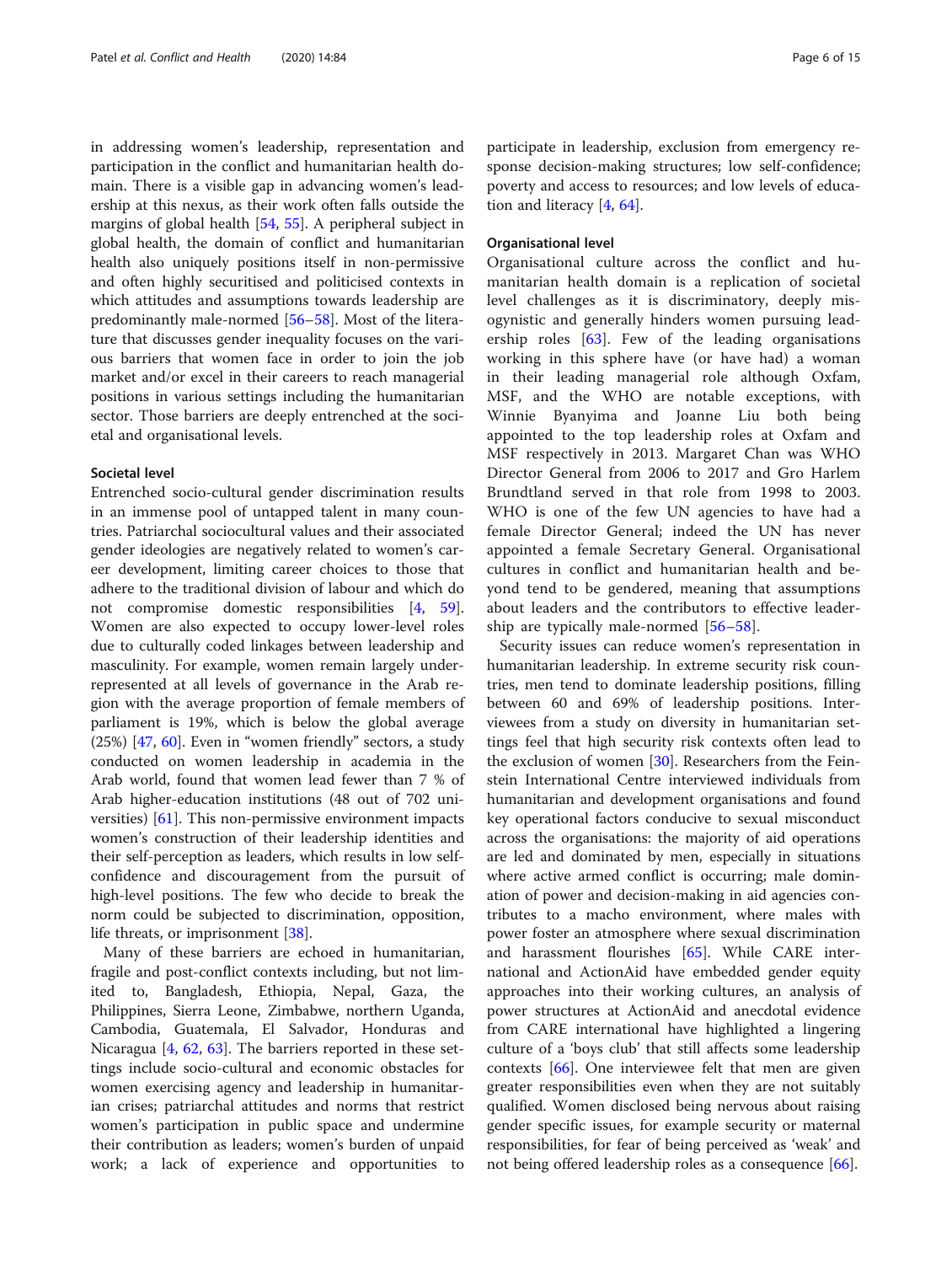In 2018, Oxfam and Save the Children were rocked by a cascade of sexual misconduct accusations. It was revealed that Oxfam UK staff, including the Country Director, had been paying local young women for sex in Haiti whilst working on the humanitarian response to the 2010 earthquake  $[16]$  $[16]$  $[16]$ . Following this, further allegations of sexual abuse and misconduct of staff within aid organisations emerged, including Save the Children, including allegations of poor standards of process and governance in the way some of these cases have been dealt with [[16\]](#page-12-0). In addition to the reputational damage caused by sexual misconduct, harmful organisational cultures also have a strong impact on financing shortfalls. In light of the sexual exploitation scandal in Haiti within Oxfam, the organisation was forced to make £16 million cuts to aid projects with several private donors being cancelled [[67\]](#page-13-0), .while Save the Children was suspended from its bidding for UK government funding [\[68\]](#page-13-0).

To mitigate these issues, zero tolerance policies of sexual harassment and gender-based violence have been implemented in a number of organisations working in conflict-affected areas. While this is a significant development, it is insufficient to stymie the prevalence of sexual misconduct. The UN adopted such a policy in 2018, after a survey found that one third of UN staff and contractors experienced sexual harassment [[1\]](#page-11-0). Large aid organisations working across multiple countries and contexts have found that instilling a comprehensive zero tolerance culture can be challenging, particularly when contractors are not covered by their sexual harassment and abuse policies [[69](#page-13-0), [70](#page-13-0)]. Helen Clarke, former Head of the UN Development Programme, urges organisations to act on their promises of zero tolerance in the workplace in order to see more women take on leadership roles and improve gender parity [\[71\]](#page-13-0). In a recent report, Deloitte (a large multinational accounting company) states that strategies designed to address conduct and culture in the workplace fail upon implementation because they conflict with entrenched practices [[72\]](#page-13-0). Furthermore, the report notes that organisations must implement reporting mechanisms that employees can utilise without fear of reprisals.

Evidence also shows that sexism, sexual harassment, gender pay inequity, and fewer chances for promotion are key barriers that women in the scientific, medical and academic sector face [[48,](#page-12-0) [62](#page-13-0), [73,](#page-13-0) [74](#page-13-0)]. Laurie Garrett's article in the BMJ provides recent analysis of the barriers experienced by women leaders in the scientific and medical sector. Female advancement in this sector faces significant barriers in access to advanced education, career progression and promotions, extreme bias in research funding, access to journal publication, and invitations to present at high-level meetings [\[75](#page-13-0)]. Several factors have been identified: inadequate guidance and mentoring, difficulty balancing family responsibilities while meeting promotion criteria (especially mid-career), and overt bias and gender discrimination in the workplace [[76\]](#page-13-0). People are also less likely to recognise leadership qualities in women than in men [[77](#page-13-0), [78](#page-13-0)].

At a recent research symposium in London on Conducting Research in Complex Environments, Dr. Aula Abbara drew attention to disparities in the experiences of female health researchers in Lebanon who are increasingly conducting the on-the-ground research whilst being excluded from the processes of recognition [[72](#page-13-0), [79\]](#page-13-0). A study specifically investigating gender-based challenges of female health trainees and professionals in research institutions found that many participants viewed gender discrimination as a normal part of their culture [[48\]](#page-12-0). As for sexual harassment, most of the studies on harassment within academia are limited in sample size. Sexual harassment is underreported since many academic institutes lack a reliable and transparent reporting mechanism [\[80](#page-13-0)–[82\]](#page-13-0). Other factors contributing to underreporting include stigma, especially in conservative societies, fears of job loss in a highly competitive market, and power imbalances [\[83](#page-13-0)].

Many organisations include gender equality and empowerment as part of their core missions in various settings. In 2016–2017, the total aid target focused on gender equality from the Organisation for Economic Cooperation and Development (OECD) was at its highest amount. However, support for aid programmes specifically dedicated to gender equality and women's empowerment as their principal objective remained below 4 % (4.6 billion USD) of total bilateral allocable aid showing a major gap in funding such projects  $[84, 85]$  $[84, 85]$  $[84, 85]$  $[84, 85]$ . A study also demonstrated a lack of long-term support for gender equality projects as countries receiving such funds in 2008 were found to be no longer among the top recipients in 2013 [\[86\]](#page-13-0).

Besides funding constraints, which are very common for development projects, gender equality and empowerment projects face additional challenges in humanitarian settings. For instance, a local NGO working on women's empowerment in Syria reported challenges in finding a balance between local needs and donor conditionality. For example, a donor's pre-defined strategic priority was to fund an intervention focusing on women's political participation while neglecting a highly needed psychosocial support scheme. Similarly, the same NGO struggled with a another donor that insisted on focusing exclusively on gender based violence (GBV) but through a counterterrorism lens [[87](#page-13-0)].

Another study highlighted how gender empowerment projects in conflict settings are still being conducted, monitored and evaluated using the same purposive and extractive approaches which focus on numbers rather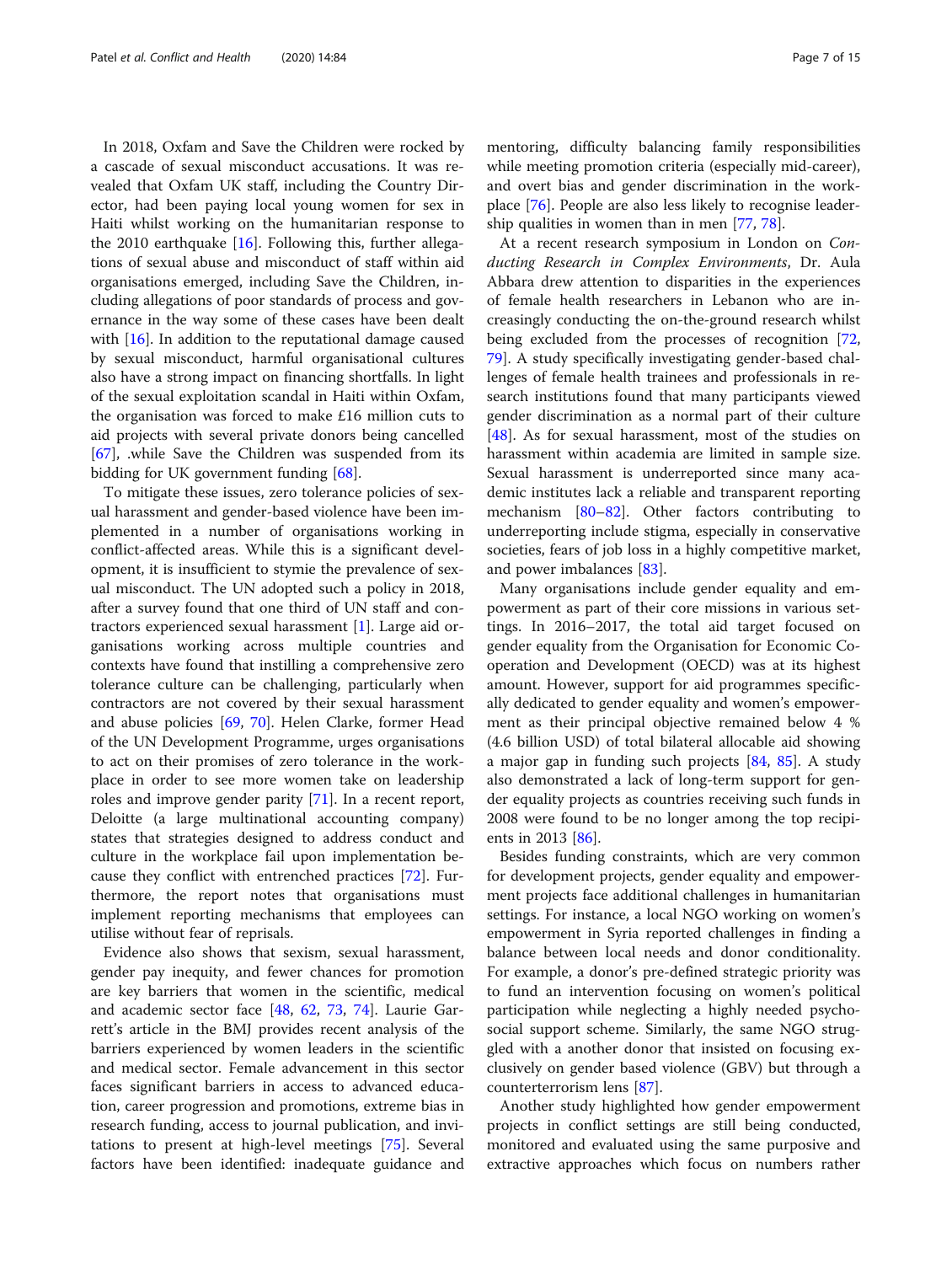than needs. In other words, projects which are intended to be feminist and impactful are merely transactional. They are not conducted using feminist research designs, which incorporate reflexivity and reciprocity and challenge the intersecting power hierarchies that negatively affect women, as the current humanitarian system lacks diversity and inclusion [\[88](#page-13-0)]. The weakness of the humanitarian system in terms of inclusion and support of women leadership was described in a recent report on local NGOs led by women in Bangladesh and South Sudan. The report explored how the "dearth of examples of women's leadership related specifically to local humanitarian leadership does not reflect a lack of women's leadership in this context", but rather local NGOs led by women were found to lack the required support and recognition in which their efforts are not recognised in the humanitarian system [\[89](#page-13-0)].

The prevalence of detrimental policy and practice, including gender pay inequity and the motherhood leadership penalty, has been demonstrated across a number of sectors; but it is not well documented in the conflict and humanitarian health domain. A recent International Labour Organisation report highlights the issue of the motherhood leadership penalty in which mothers of young children have the lowest participation rates in managerial and leadership positions: only 25.1% of managers with children under 6 years of age are women, and for women without young children, 31.4% are managers. Where men share unpaid care work more equally with women, more women are found in managerial positions [[13\]](#page-11-0). Some humanitarian organisations, such as Islamic Relief, recognise the vital role of women in leadership and have introduced more transparent, flexible internal roster recruitment processes [\[66\]](#page-13-0). Embedded policies such as these would encourage more women to take up leadership roles, particularly in conflict and humanitarian health where the unique demands of a humanitarian career disadvantage those with caring responsibilities, typically mothers of children [[5\]](#page-11-0). While many of the required changes to support working women require implementation at the national policy level, organisations can support mothers by implementing more flexible policies and working environments. Parenthood is a key determinant of equality of career opportunities for women and men in all sectors. Furthermore, redefining familycaring roles as shared rather than the principal responsibility of women promotes women's retention and progression in the workforce [[25\]](#page-12-0).

### Opportunities for women leaders in conflict and health

Although the bulk of the literature highlights significant barriers to women's leadership roles in the conflict and humanitarian health domain, there are also some key

opportunities for women leaders in conflict and health. Action Aid's field research shows that conflict and humanitarian crises create potential spaces to challenge the barriers: women's rights advocacy and localised responses facilitate shifts in power and resources can transform gender relations and empower women over the longer term [[64](#page-13-0)]. Similar trends in breaking the gender norms were also observed in the Middle East and North Africa (MENA) region [[90\]](#page-13-0). Following the Arab Spring (I) in 2011 and Arab Spring (II) in 2019, women were at the frontline of protests, which has challenged the deeply-embedded institutional and cultural barriers to gender equity [[91\]](#page-13-0).

The Syrian crisis has also created opportunities for women in host countries such as Jordan and Lebanon to work in the humanitarian field. For example, with a highly educated female workforce and an overall low employment rate among women in Jordan (21%), the influx of international humanitarian organisations has provided new career opportunities for women especially as humanitarian work is seen as an extension of the traditional more female-dominated domains such as health, education and social work. Since most of the international NGOs provide vacancies of equal opportunities where people are recruited based on skills, women are more capable of fulfilling senior positions in the humanitarian field and of "silently" defying the odds by working in traditionally male-dominated professions within NGOs [\[92\]](#page-13-0).

Southern perspectives on barriers and opportunities for women leaders in conflict and health within the broader Women in Global Health movement have been largely missing from the current dialogues at leading international conferences, academic outputs and other events. Conferences such as the 10th anniversary of Empowering Women in Science in Kuwait in October 2017, highlighted achievements, challenges, areas for further research and policy for women in the MENA region and globally [[93](#page-13-0)]. Why women have been left behind in leadership in the Global South was a major theme at a conference on Accelerating Women's Health Agenda: Priorities and Opportunities Through Sustainable Development Goals, in Kenya in November 2018. Around the same time, the Manila Declaration set out ambitious targets for 50% of all programmes to have women as leaders across the Red Cross Societies [\[49\]](#page-12-0). These events and targets will hopefully set a trend for other organisations to ensure more equitable pathways for several young women aspiring to become women leaders in conflict and health [\[3](#page-11-0)].

Creating strong networks is important as it provides a space for women working in a specific sector to learn from one another, support one another, and advocate for change. Nasra Ismail, Acting Director of the Somalia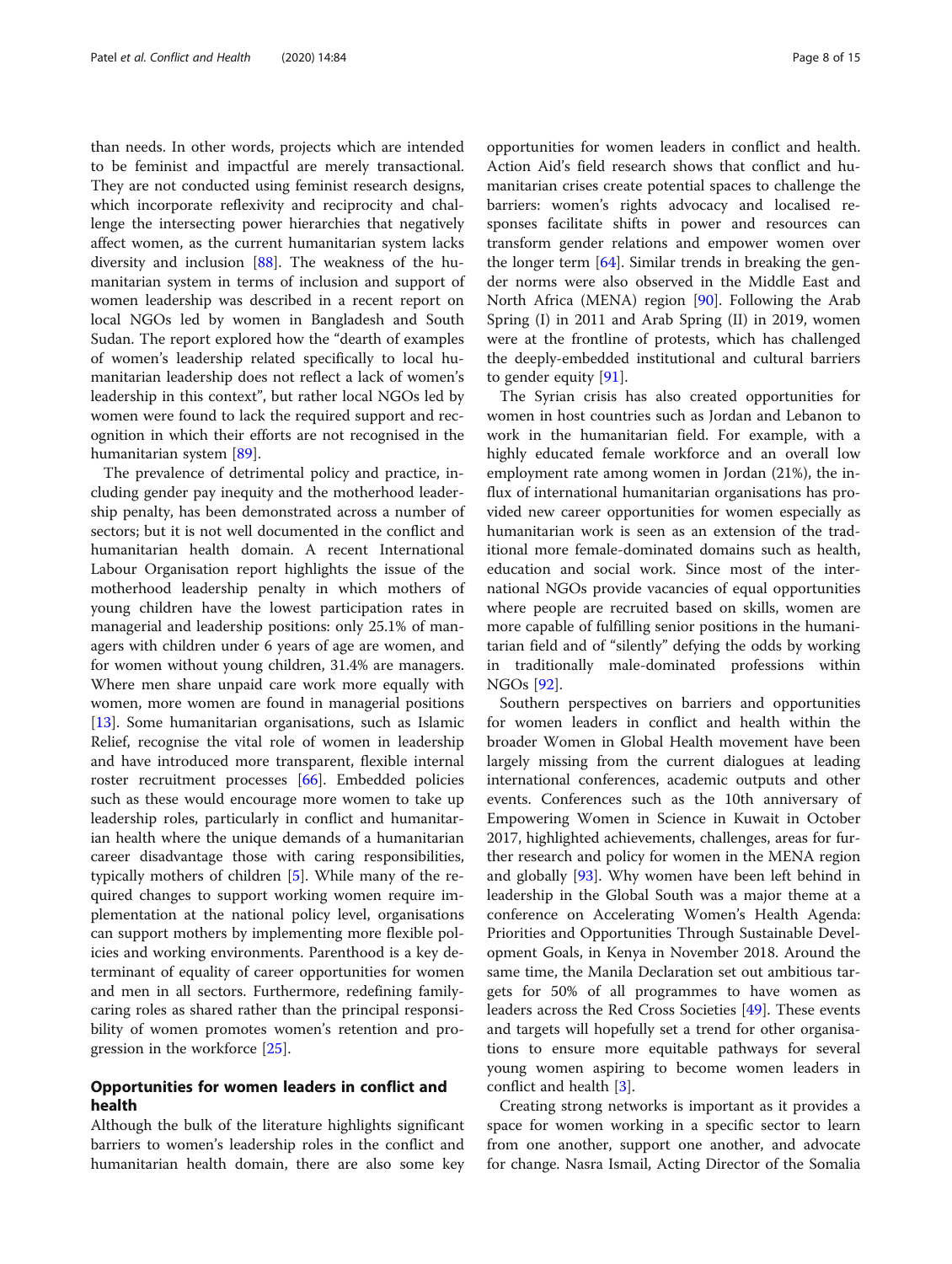NGO Consortium and former Country Director of Oxfam Somalia, encourages the establishment of coalitions between women in the Global North and Global South to build on lessons learnt from the shift in policies and regulations that have empowered women leaders in the Global North [\[71](#page-13-0), [94\]](#page-13-0). Enhanced collaboration between researchers and practitioners will strengthen networks. Academia is a powerful tool through which we can address issues of injustice and bring the voices of excluded people and minority groups to the forefront [\[95](#page-13-0)]. Having more women leaders as editors and on editorial boards of leading journals would support this [\[96,](#page-14-0) [97](#page-14-0)]. Improved collaboration can also enhance evidence-based research with knowledge from experts in the field to impact policies that support women leaders in conflict and health. It is therefore imperative to create a platform to build these coalitions and undertake research across a range of humanitarian institutions to work towards achieving gender parity in conflict and health. This will in turn influence systemic change in organisational culture, policy and practice, creating enabling environments for aspiring women leaders [[98\]](#page-14-0).

New funding streams and activities led by Research for Health in Humanitarian Crises (R2HC)-ELRHA, NIH Fogarty, Hope in Conflict, and others aim to encourage more research in humanitarian emergencies, increase collaboration among investigators and aid organizations, and identify strategies to ensure uptake of evidence into policy and practice [\[99](#page-14-0)]. About a third of proposals for "Creating Hope in Conflict: A Humanitarian Grand Challenge," and about half of all successful research bids for R2HC came from women although it is unclear how many of these women were based in high, middle or low-income countries [[100](#page-14-0), [101](#page-14-0)].

Prominent organisations in the humanitarian health and conflict sector must lead the way. The UN is arguably the world's leading humanitarian organisation, whose work impacts those working on conflict and health in development and humanitarian settings. It must therefore set a leading example, and not electing a female Secretary-General in 2016 was a missed opportunity. The UN has made progress on gender equality in leadership; gender parity was again met at top levels of UN leadership, yet women continue to hold fewer positions than men at middle-management level. A 2019 report shows that only about one third of the UN's Humanitarian Coordinators are women [\[102](#page-14-0)]. A number of UN agencies, including United Nations High Commissioner for Refugees (UNHCR), UNOCHA, UN Women, have established platforms to promote the voices and experiences of women working in conflict and humanitarian emergencies [\[103\]](#page-14-0). The UN, therefore, is in an opportune position to drive gendertransformative change that encourages diverse leadership across sectors by acting on its commitments and engaging with a wide range of stakeholders.

#### Discussion and recommendations

Whilst the underlying causes constraining women's leadership in conflict and humanitarian health are comparable with global data across other sectors, and despite a growing appetite for evidence, there is a significant gap in the availability of data and research specific to the conflict and humanitarian health domain. This is a significant hindrance not only for aspiring women leaders, but for women and girls inadvertently affected by armed conflict. The key barriers, opportunities and recommendations that have been captured in this review are summarised in Table [2.](#page-9-0)

As the research suggests, attaining leadership positions is a serious challenge for women across numerous sectors and this is perhaps more pronounced in the humanitarian sector, and subsequently the conflict and humanitarian health domain. Conducting research, with feminist designs, to determine the leadership needs by interviewing a diverse sample of practitioners and academics is a vital next step in research on this issue [\[42](#page-12-0)].

Challenging patriarchy should be an essential component of principled humanitarian action [[33\]](#page-12-0). Humanitarian action focused on promoting gender equality can be characterised as gender-transformative [\[33](#page-12-0)]. Examples of gender-transformative programming include women's empowerment through livelihoods, or the promotion of women's participation in decision-making processes [[33\]](#page-12-0)

The transformation of organisational culture necessitates more than policy change, it must encompass wideranging strategies and reform that challenges deeply entrenched practices. As noted earlier, for any leadership revision to occur, the multiplicity of actors and organisations involved "need to put aside differences and relinquish authority, influence, and funding." We argue that one of the key reforms that need to be looked at is the gender gap in leadership and how to utilise women's leadership skills in such a reform. Evidence suggests the lack of interventions to foster a supportive organisational culture that support women's career pathways is often the result of women's under-representation in management and leadership positions [\[2\]](#page-11-0). Given the unique nature and associated risks of women working in the conflict and humanitarian health domain, there is a growing urgency for such practices to be better understood, analysed and addressed through policy reform. Without such reform it will be difficult to achieve the change required to create enabling environments that support more women in leadership roles within the conflict and humanitarian health sector. However, it should be noted that the humanitarian field is highly unregulated, especially in conflicts, with local NGOs operating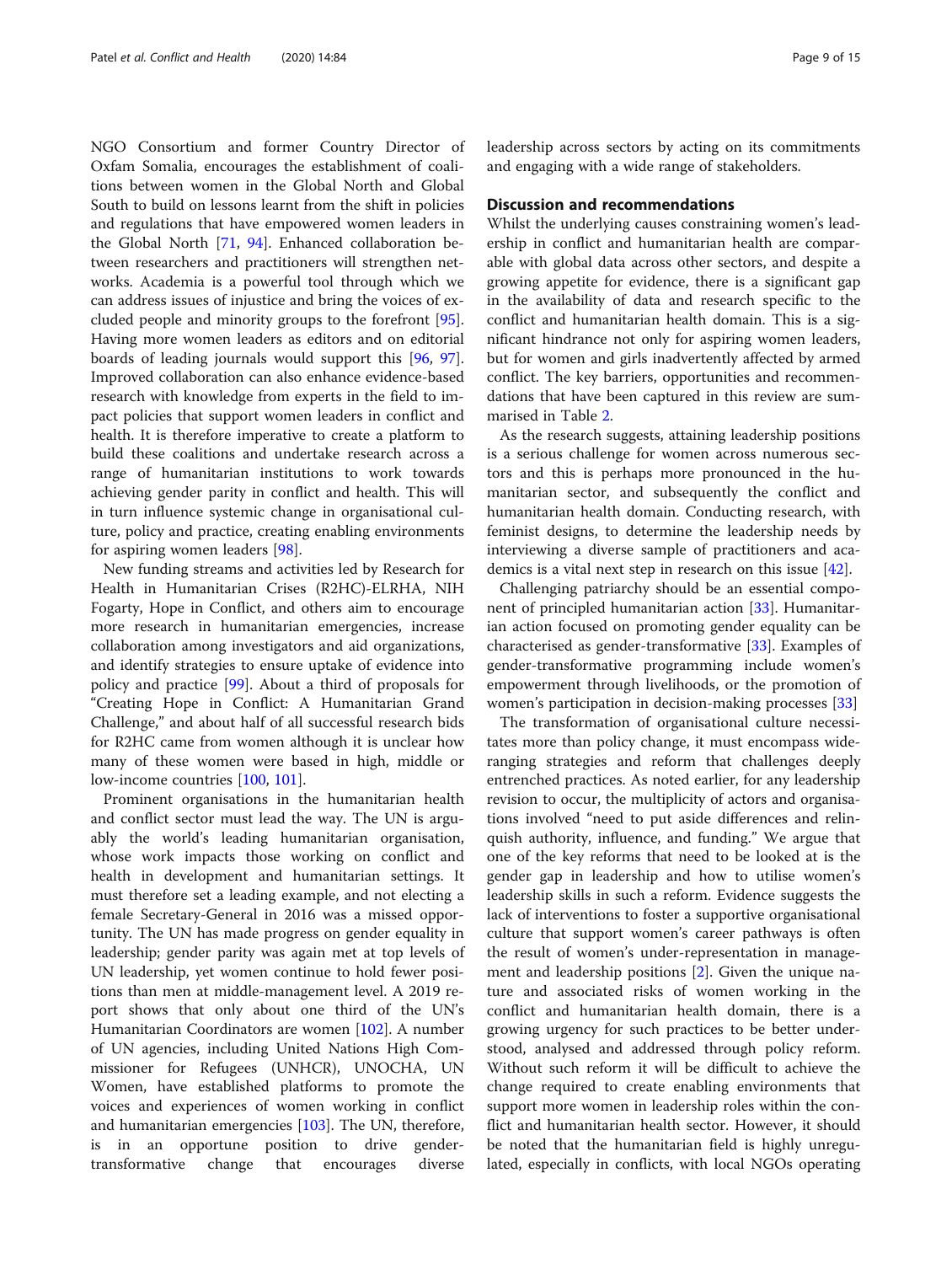| i<br>j<br>I<br>í<br>$\ddot{\phantom{a}}$<br>j<br>l<br>1<br>ׇ֬֕<br>֬֕֜֡<br>i<br>l<br>l |  |
|---------------------------------------------------------------------------------------|--|
| ļ<br>I<br>۱<br>ï<br>ļ<br>ţ<br>i                                                       |  |
| ï                                                                                     |  |
| I<br>l<br>j<br>l<br>j<br>י<br>١<br>ł<br>١<br>j<br>ł<br>l                              |  |
| ֬֕֕֓֡֡<br>İ<br>d<br>ׇֺ֖֚֚֕                                                            |  |
| ׇ֬֕<br>I<br>İ<br>I                                                                    |  |
| i<br>١<br>ì<br>i<br>ī<br>ï<br>l<br>١                                                  |  |
|                                                                                       |  |
| ֡֡<br>ł<br>١<br>i<br>١<br>$\mathbf$                                                   |  |
| å<br>Ò<br>ŀ                                                                           |  |

<span id="page-9-0"></span>

|                                                                | <b>CONSIDERATION</b> CONSIDERED AN USE OF A STATE OF A STATE OF A STATE OF A STATE OF A STATE OF A STATE OF A STATE OF A STATE OF A STATE OF A STATE OF A STATE OF A STATE OF A STATE OF A STATE OF A STATE OF A STATE OF A STATE O                                                                                                                                                                                                                                                                                 |                                                                                                                                                                                                                                                                                                                                                                                                                                                                                                             |
|----------------------------------------------------------------|---------------------------------------------------------------------------------------------------------------------------------------------------------------------------------------------------------------------------------------------------------------------------------------------------------------------------------------------------------------------------------------------------------------------------------------------------------------------------------------------------------------------|-------------------------------------------------------------------------------------------------------------------------------------------------------------------------------------------------------------------------------------------------------------------------------------------------------------------------------------------------------------------------------------------------------------------------------------------------------------------------------------------------------------|
| Key Barriers                                                   | Opportunities                                                                                                                                                                                                                                                                                                                                                                                                                                                                                                       | Recommendations                                                                                                                                                                                                                                                                                                                                                                                                                                                                                             |
| Societal [4, 59, 62, 63, 66]                                   | Women's rights advocacy and localised responses [64, 71, 93].                                                                                                                                                                                                                                                                                                                                                                                                                                                       | Organised diffusion: Participant-led method to share information with non-<br>Community-based dialogs and trainings.<br>participating members [104].                                                                                                                                                                                                                                                                                                                                                        |
| Organisational culture<br>[56,58]                              | es in working cultures [66].<br>Embedding gender equity approach                                                                                                                                                                                                                                                                                                                                                                                                                                                    | and set milestones to increase female leadership and gender sensitivity at all levels.<br>All institutions involved in conflict and humanitarian action should also undertake<br>Wide-ranging strategies and reforms that challenge deeply entrenched practices.<br>gender audits of their organisational culture and human resource management<br>Training on gender sensitivity and unconscious bias must be ongoing and built<br>into a wide-range of activities [50, 57].                               |
| and commitments [44]<br>Organisational policy                  | Developing inclusive policies and commitments [44].                                                                                                                                                                                                                                                                                                                                                                                                                                                                 | Incorporate a commitment to gender equality within programme policies, visions,<br>mission statements and core strategies [3, 43, 44].                                                                                                                                                                                                                                                                                                                                                                      |
| Sexual harassment and<br>gender-based violence<br>[62, 73, 74] | Improving reporting mechanisms [62].                                                                                                                                                                                                                                                                                                                                                                                                                                                                                | Adopting zero tolerance policies on sexual harassment and gender-based violence.<br>Obtain data on sexual violence and gender differentiated analysis to better<br>understand the risks and appropriate mitigation strategies [62, 73, 74].<br>Hiring independent regulatory bodies to conduct investigations.                                                                                                                                                                                              |
| Gender pay inequity [49]                                       | Governmental intervention for transparent salary reporting [84, 85].                                                                                                                                                                                                                                                                                                                                                                                                                                                | Tracking gender pay in the humanitarian sector.<br>Skills-based hiring [85, 93]                                                                                                                                                                                                                                                                                                                                                                                                                             |
| Motherhood leadership<br>penalty [30]                          | Introducing internal roster recruitment [66].                                                                                                                                                                                                                                                                                                                                                                                                                                                                       | Implementing paternal leave, flexible work policies [25, 26, 92].                                                                                                                                                                                                                                                                                                                                                                                                                                           |
| Mentorship, training and<br>collaboration [22, 50, 58,<br>75]  | burdens in fragile contexts that often marginalize<br>positions cannot be underestimated, nor can the importance of the women and men<br>the same. North-South partnerships are furthermore important, as women leaders in<br>who are in leadership roles committing to support those women who aspire to do<br>The importance of facilitating networks to benefit women aspiring to leadership<br>atory and cultural barriers [94, 98].<br>the Global South face compounded<br>women and exhibit significant regul | Effective mentoring through encouraging, identifying, and generating opportunities<br>More women leaders to serve as editors and on editorial boards of leading journals.<br>for women at early and mid-career stages in order to develop their creative ideas<br>Nominating women leaders in conflict and health for prizes, visiting fellowships,<br>PhD funding for women in Low and Middle-Income Countries (LMICs)<br>honorary doctorates, and other awards [94, 97, 98].<br>and leadership potential. |
| Power and resources<br>$[105]$                                 | responses [87, 89].<br>Women's rights advocacy, localised                                                                                                                                                                                                                                                                                                                                                                                                                                                           | medium) grant schemes for early career women researchers and post-doctoral can-<br>Formal leadership training for early and mid-career women in humanitarian and<br>Grant writing academies for women researchers - especially via the small (to<br>conflict-related health sectors.<br>didates [58].                                                                                                                                                                                                       |
| Insufficient donor<br>funding [106]                            | ss women empowerment [93, 107].<br>Presence of few schemes that addre                                                                                                                                                                                                                                                                                                                                                                                                                                               | New funding streams and activities that address gender inequality at the local<br>regional and global scales [84, 106, 108].                                                                                                                                                                                                                                                                                                                                                                                |
| Inadequate research [55,<br>99                                 | There is no data available on how much funding is allocated to women's leadership in<br>Quantitative research needs to be conducted to create evidence which promotes<br>An examination of gender as an important locus of inequity in health capacity<br>research is necessary and the inclusion of female professionals in capacity<br>be seen as essential [90, 98].<br>strengthening programmes should<br>the humanitarian sector<br>targeted funding.                                                          | Feminist research design that seeks to challenge the intersecting power hierarchies<br>Mapping gender composition of leadership teams across a series of humanitarian<br>Bibliometrics and mapping of author contributions published on conflict and<br>responses (which does not currently exist) [30, 88, 109].<br>that negatively affect women.<br>humanitarian health.                                                                                                                                  |
|                                                                |                                                                                                                                                                                                                                                                                                                                                                                                                                                                                                                     |                                                                                                                                                                                                                                                                                                                                                                                                                                                                                                             |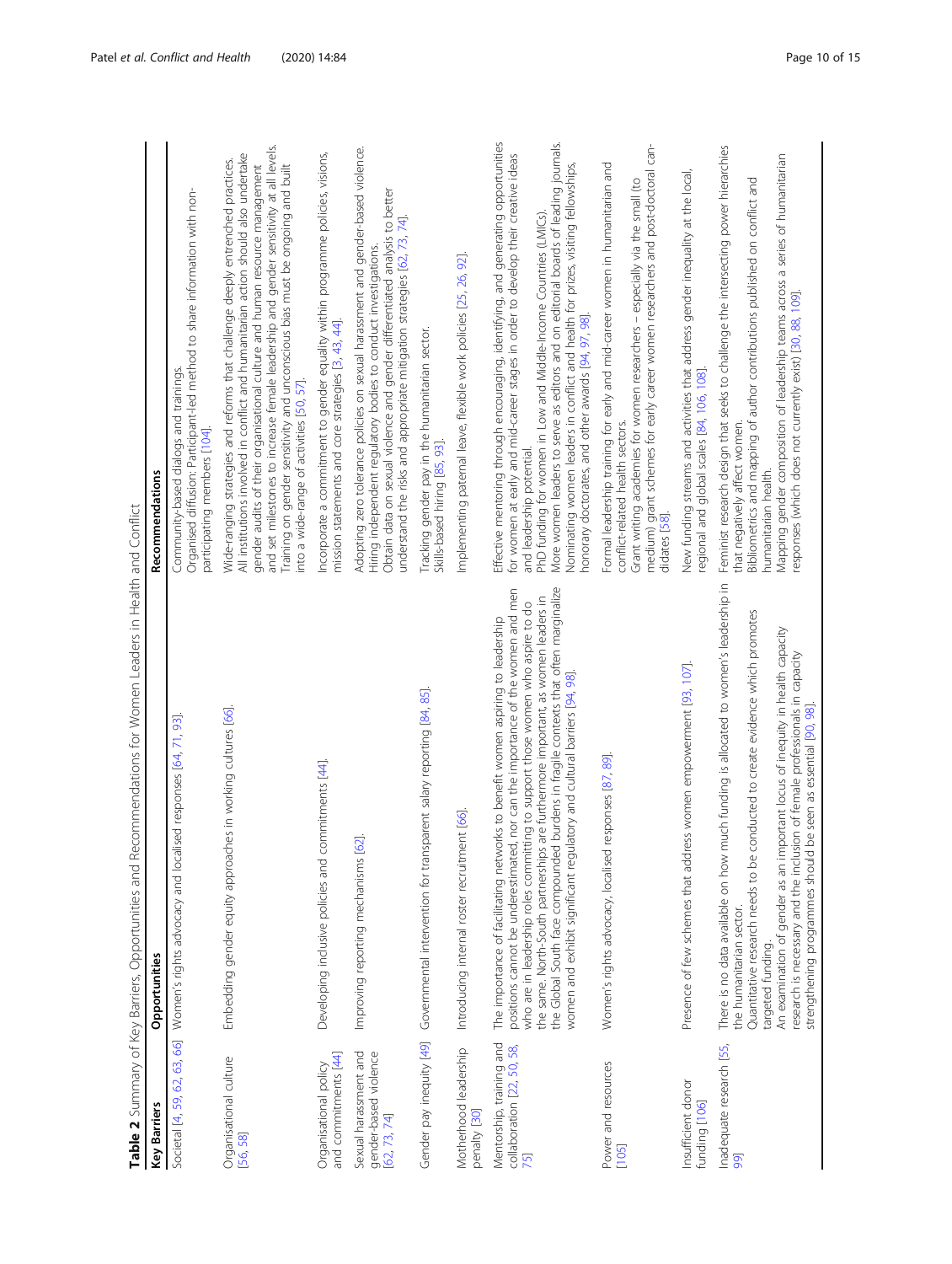in silos without proper monitoring from independent regulators. Implementing these policy reforms to include all operating NGOs is thus important to achieve safer working environments for women in the humanitarian sector.

Beside policy reforms, a study from the Organisation for Economic Co-operation and Development- Development Assistance Committee (OECD–DAC) looked at how donors can improve the effectiveness of their support to gender equality and women's rights in conflict situations: basing programmes on a more nuanced understanding of the links between gender, conflict, and fragility; adapting ways of working to rapidly changing fragile contexts; and strengthening donor coordination around gender, which requires looking beyond individual projects to address root causes of gender inequalities and achieve common goals [\[86\]](#page-13-0). Evidence from case studies in Nepal highlighted the considerable impact that strengthened organisational leadership on gender, accompanied by concrete incentives, can have on the quality of programming [[108](#page-14-0)]. In the same study, the health sector behavioural change project reviewed in the Democratic Republic of Congo (DRC) focused on local patterns of Sexual and Gender Based Violence (SGBV) rather than the broader national conflict, even though some of the programme's target areas were directly conflict-affected and the strong links between SGBV and the wider conflict context are widely recognised in the DRC. While it would be beyond the mandate and capacities of such SGBV programmes to seek to address national or regional-level conflicts, more work could be done to understand the links between different levels of conflict and violence and how programming on one level may contribute to positive or negative change on other levels [[108](#page-14-0)]. Indeed, in addition to strong collaboration between actors, diverse leadership may support the strengthening of donor coordination on gender targeted programmes that intrinsically link conflict and humanitarian health.

While increasing the role of women's leadership in conflict and humanitarian health is important, and as evidenced in this paper may have positive benefits, there are also possible disadvantages as raised in other sectors. Firstly, the male dominated environments of many conflict and humanitarian settings may not be conducive to female leadership in terms of taking direction from women leaders. This can be attributed to the incongruity of the traditional female role and expectations of women arising in male-dominated settings and organisations [[110\]](#page-14-0). Secondly, increasing the number of women in leadership roles may create a "diversity paradox." One study on political leadership demonstrated that the use of a quota system increased the number of qualified female candidates without increasing the diversity among women within the group. This diversity paradox may also inhibit the ability of individuals to work together effectively [[111](#page-14-0)]. Most of the literature treats women homogenously, contributing the lack of women's leadership in academia and the humanitarian and development sectors to embedded patriarchy and gendered norms. This brings into discussion the importance of intersectionality, for example race, socioeconomic status, and how this intersects with gender to create unique experiences of marginalization and disadvantage [\[112,](#page-14-0) [113](#page-14-0)]. Thirdly, negative intra-gender relations, including competition and ostracising other women, is prevalent across various sectors and can constrain and undermine women's progress [\[114\]](#page-14-0). All of these areas merit further examination to improve our understanding of how diverse leadership can be implemented to counter leadership inequities that drive change and improve prospects for women working in conflict and humanitarian health.

Lastly, we recommend a systematic review as a next step for researchers interested in this topic to further understand the gaps in evidence, building on not only the role of women but also intersectionality, and how to advance diverse leadership in the conflict and humanitarian health domain.

#### Limitations

Due to the novelty of the topic and to the scarcity in data related to women's leadership in conflict and health in academic and grey literature, our efforts to identify relevant literature went beyond the usual efforts applied in similar narrative reviews, rendering the review to be non-systematic.

Another potential limitation of the review is that most of the information was from the grey literature and social media. However, we regard these sources to be valuable as they provide a broader overview of the topic and also offer a starting point for more systematic research.

A further limitation is that the search only included reports and journal articles that are written in English and Arabic and it is unknown if further insights are to be gathered from expanding the languages of contributing literature. For further interviewing work, this should be a consideration to access a diversity of voices and cultures.

#### Conclusion

Women face a multitude of barriers to participation in leadership spheres in conflict and humanitarian health. Professional advancement is hindered across various stages of professional development in both the practitioner and research environments. Unsupportive organisational cultures, significant persistent motherhood leadership penalties and systemic obstacles to accessing opportunities for career progression continue to hamper women in this particularly male-dominated sphere. Practitioners suffer exclusion in the macho operational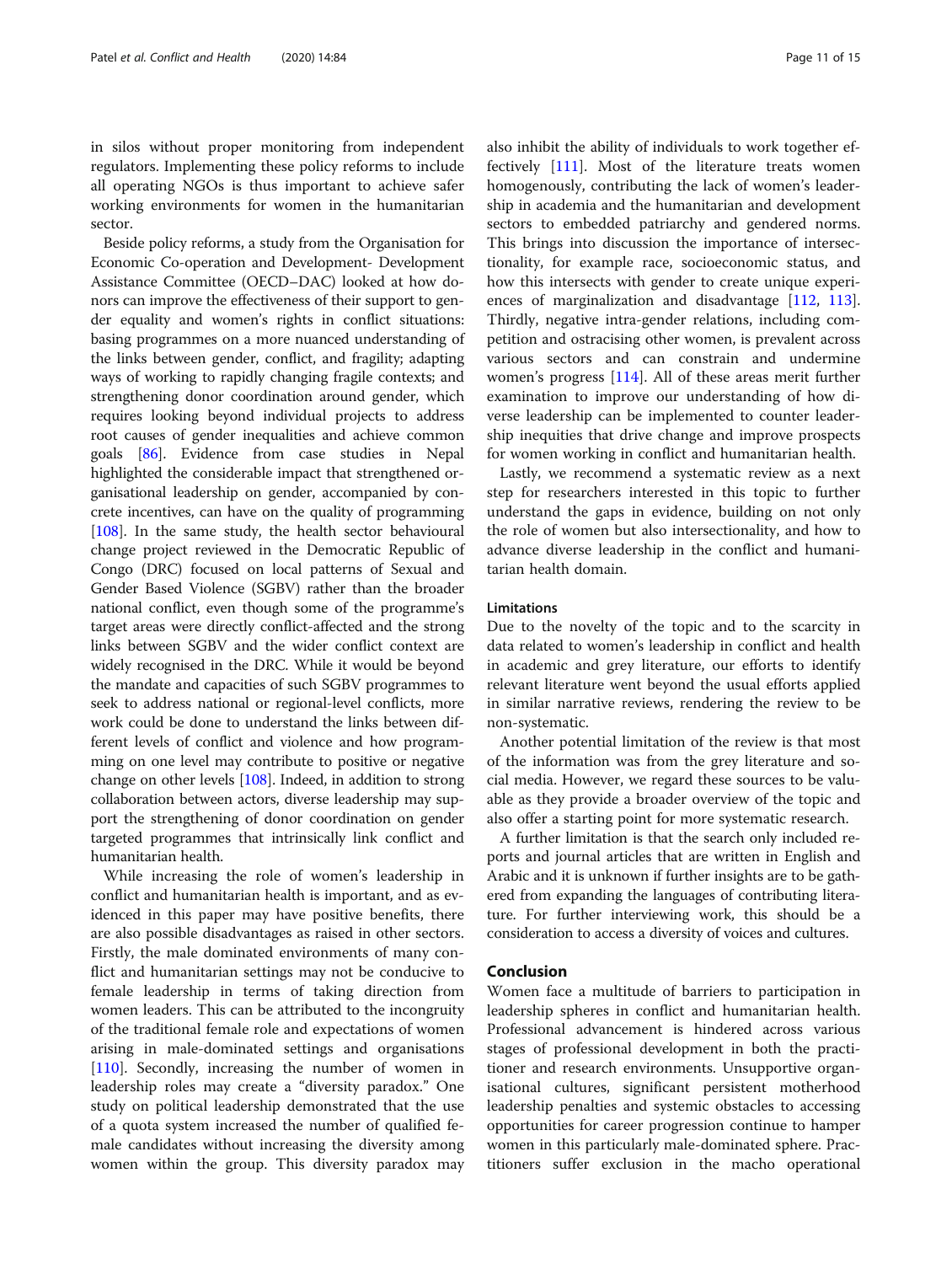<span id="page-11-0"></span>environments of conflict and humanitarian action, and recent sexual abuse scandals have further compounded the structural inequities and far-reaching damage caused by longstanding gender inequities in leadership and organisational culture. Women researchers in this field also experience discrimination at various tiers of professional life; accessing research funding, overcoming cultural barriers to research and receiving recognition for research activity which translates into career progression for women remains especially challenging in this sphere.

This paper has examined the nascent evidence base and sought to use emerging themes and ideas to develop a series of recommendations for supporting efforts to promote women in research. Research career pathway development, organisational culture change, increasing specific funding for women leaders, social media activities and enhancing networking and mentoring activities are critical domains for developing a professional field supportive of female advancement at the highest levels. Adopting a targeted approach with the explicit goal of remedying existing structures of patriarchy is overdue. The importance of generating research momentum to examine the existing disparities and effectiveness of programmes to counter leadership inequities is essential to drive change and improve prospects for women working in conflict and humanitarian health.

#### Supplementary Information

The online version contains supplementary material available at [https://doi.](https://doi.org/10.1186/s13031-020-00330-9) [org/10.1186/s13031-020-00330-9.](https://doi.org/10.1186/s13031-020-00330-9)

Additional file 1.

#### Abbreviations

CARE: Cooperative for Assistance and Relief Everywhere; DRC: Democratic Republic of Congo; GBV: Gender Based Violence; LGBTI: Lesbian, gay, bisexual, transgender and intersex; LMIC: Low and Middle-Income Country; MENA: Middle East and North Africa; MSF: Médecins Sans Frontières; NGO: Non-Governmental Organisation; OECD-DAC: Organisation for Economic Co-operation and Development- Development Assistance Committee; R2HC: Research for Health in Humanitarian Crises; SGBV: Sexual and Gender Based Violence; UN: United Nations; UNHCR: United Nations High Commissioner for Refugees; UNICEF: United Nations International Children's Emergency Fund; UN OCHA: United Nations Office for the Coordination of Humanitarian Affairs; WHO: World Health Organization; WLHC: Women Leaders in Health and Conflict Initiative; WLGH: Women Leaders in Global Health

#### Acknowledgements

Not applicable.

#### Authors' contributions

PP and KM both equally contributed substantially to the study conception, conducted initial literature searches and reviewed the most relevant sources, took the lead in writing the manuscript, and revised several draft versions to reflect feedback from other authors. NEA, AE and RS provided critical feedback, supported the literature review process and helped shape the manuscript. GB oversaw the project, contributed with literature, and provided analytical feedback for the discussion of the paper. All authors read, edited and approved the final manuscript.

#### Funding

This research was funded through UK Research and Innovation as part of the Global Challenges Research Fund; Research for Health in Conflict in the Middle East and North Africa (R4HC-MENA) project, grant number ES/ P010962/1.

#### Availability of data and materials

All data generated or analysed during this study are included in this published article.

#### Ethics approval and consent to participate Not applicable.

# Consent for publication

Not applicable.

#### Competing interests

The authors declare that they have no competing interests.

#### Author details

<sup>1</sup>Department of War Studies, Conflict and Health Research Group, and R4HC-MENA, King's College London, London, UK. <sup>2</sup>Research Associate R4HC-MENA and Conflict and Health Research Group, King's College London, London, UK. <sup>3</sup>Research Associate, R4HC-MENA, Global Health Institute American University of Beirut, Beirut, Lebanon. <sup>4</sup>Professor of Cancer and Global Health, King's College London, London, UK. <sup>5</sup>Senior Research Associate, Conflict and Health Research Group, King's College London, London, UK.

#### Received: 5 May 2020 Accepted: 24 November 2020 Published online: 02 December 2020

#### References

- 1. Nichols M. One in three UN workers say they have been sexually harassed in past two years. Reuters. 2019. [https://www.reuters.com/article/us-un](https://www.reuters.com/article/us-un-sexualharrassment-idUSKCN1PA08E)[sexualharrassment-idUSKCN1PA08E](https://www.reuters.com/article/us-un-sexualharrassment-idUSKCN1PA08E). Accessed 12 Oct 2020.
- 2. UNOCHA. On Tenth Anniversary of World Humanitarian Day, the UN Pays Special Tribute to Women Humanitarians. Geneva; 2019. [https://reliefweb.](https://reliefweb.int/sites/reliefweb.int/files/resources/Press%20Release%20-%20World%20Humanitarian%20Day%20-%2019%20August%20-%20WITH%20EMBARGO%20.pdf) [int/sites/reliefweb.int/files/resources/Press%20Release%20-%20World%2](https://reliefweb.int/sites/reliefweb.int/files/resources/Press%20Release%20-%20World%20Humanitarian%20Day%20-%2019%20August%20-%20WITH%20EMBARGO%20.pdf) [0Humanitarian%20Day%20-%2019%20August%20-%20WITH%2](https://reliefweb.int/sites/reliefweb.int/files/resources/Press%20Release%20-%20World%20Humanitarian%20Day%20-%2019%20August%20-%20WITH%20EMBARGO%20.pdf) [0EMBARGO%20.pdf](https://reliefweb.int/sites/reliefweb.int/files/resources/Press%20Release%20-%20World%20Humanitarian%20Day%20-%2019%20August%20-%20WITH%20EMBARGO%20.pdf). Accessed 12 Oct 2020.
- 3. Mollett H. She is a humanitarian: Women's participation in humanitarian action drawing on global trends and evidence from Jordan and the Philippines. CARE International. London; 2017. [https://insights.](https://insights.careinternational.org.uk/media/k2/attachments/CARE_She-is-a-humanitarian-report_Feb-2017_high-res.pdf) [careinternational.org.uk/media/k2/attachments/CARE\\_She-is-a-humanitarian](https://insights.careinternational.org.uk/media/k2/attachments/CARE_She-is-a-humanitarian-report_Feb-2017_high-res.pdf)[report\\_Feb-2017\\_high-res.pdf](https://insights.careinternational.org.uk/media/k2/attachments/CARE_She-is-a-humanitarian-report_Feb-2017_high-res.pdf). Accessed 12 Oct 2020.
- 4. Witter S, Namakula J, Wurie H, Chirwa Y, So S, Vong S, et al. The gendered health workforce: mixed methods analysis from four fragile and postconflict contexts. Health Policy Plan. 2017;32(suppl\_5):v52–v62.
- 5. Lafrenière J, Sweetman C, Thylin T. Introduction: gender, humanitarian action and crisis response. Gend Dev. 2019;27(2):187–201.
- 6. UNOCHA. Global Humanitarian Overview. 2019. [https://www.unocha.org/](https://www.unocha.org/sites/unocha/files/GHO2019.pdf) [sites/unocha/files/GHO2019.pdf](https://www.unocha.org/sites/unocha/files/GHO2019.pdf). Accessed 12 Oct 2020.
- 7. Plümper T, Neumayer E. The unequal burden of war: the effect of armed conflict on the gender gap in life expectancy. Int Organ. 2006;60(3):723–54.
- Clarke P, Ramalingam B. Organisational change in the humanitarian sector. London: ALNAP; 2008. [https://www.alnap.org/system/files/content/resource/](https://www.alnap.org/system/files/content/resource/files/main/7rha-ch2_0.pdf) [files/main/7rha-ch2\\_0.pdf](https://www.alnap.org/system/files/content/resource/files/main/7rha-ch2_0.pdf). Accessed 12 Oct 2020.
- 9. Alsaba K, Kapilashrami A. Understanding women's experience of violence and the political economy of gender in conflict: the case of Syria. Reprod Health Matters. 2016;24(47):5–17.
- 10. Jacqui T. The Political Economy of Violence Against Women. New York: Oxford University Press; 2012. p. 256.
- 11. Johnson K, Scott J, Rughita B, Kisielewski M, Asher J, Ong R, et al. Association of sexual violence and human rights violations with physical and mental health in territories of the eastern Democratic Republic of the Congo. JAMA. 2010;304(5):553–62.
- 12. Cohn C. Women and Wars: Contested Histories, Uncertain Futures. Cambridge: Polity; 2013. p. 265.
- 13. Rothkegel S, Poluda J, Wonani C, Papy J, Engelhardt-Wendt E, Weyermann B, et al. Evaluation of UNHCR's efforts to prevent and respond to sexual and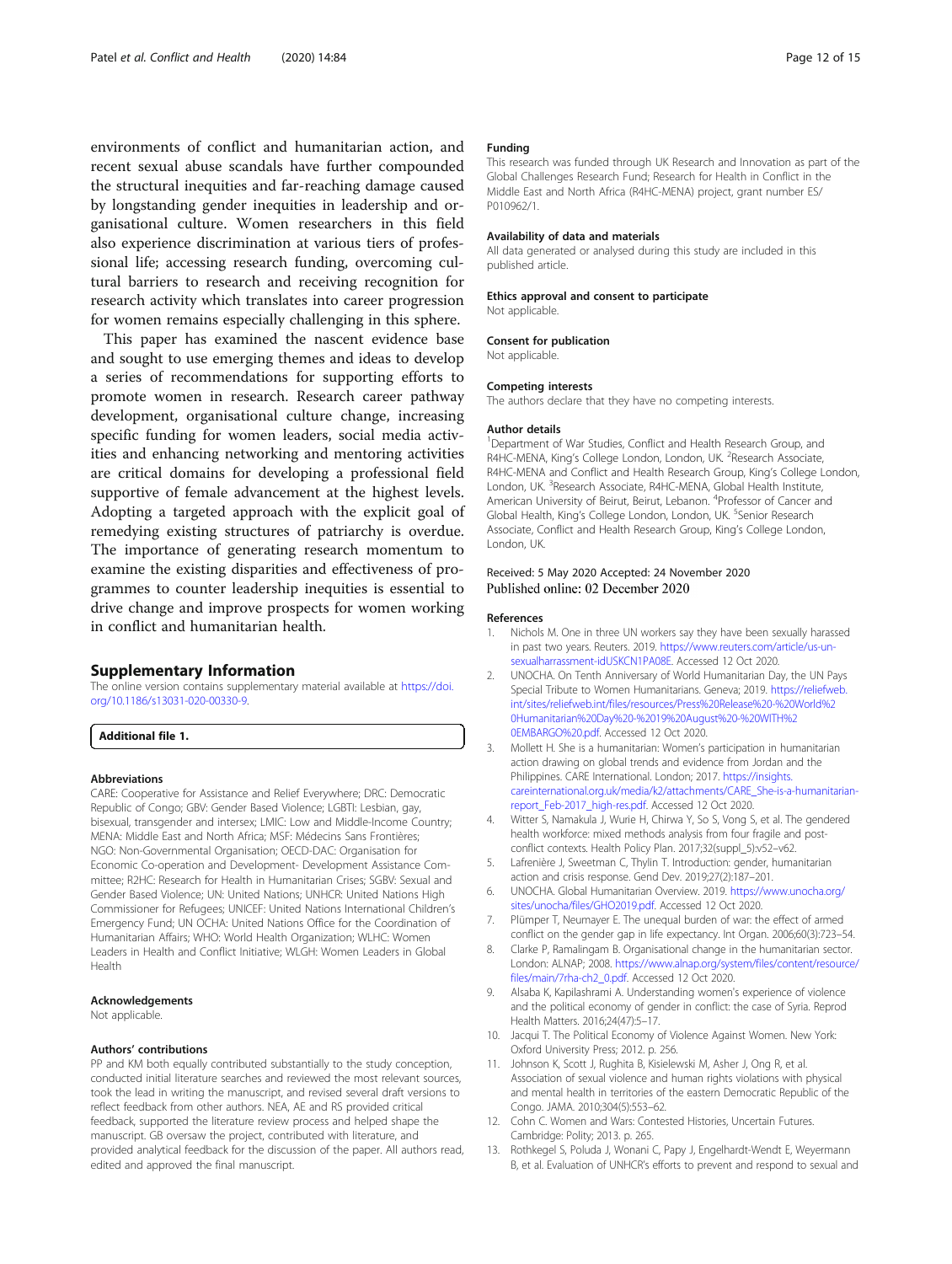<span id="page-12-0"></span>gender-based violence in situations of forced displacement. Geneva: United Nations High Commissioner for Refugees; 2008. [https://www.unhcr.org/4](https://www.unhcr.org/48ea31062.pdf) [8ea31062.pdf.](https://www.unhcr.org/48ea31062.pdf) Accessed 12 Oct 2020.

- 14. Parker S. Hidden crisis: violence against Syrian female refugees. Lancet. 2015;385(9985):2341–2.
- 15. Partnership for Maternal, Newborn & Child Health. Health and well-being of women, children and adolescents on the move. Geneva; 2019. [https://www.](https://www.who.int/pmnch/media/news/2019/PMNCH-knowledge-brief-1.pdf?ua=1) [who.int/pmnch/media/news/2019/PMNCH-knowledge-brief-1.pdf?ua=1.](https://www.who.int/pmnch/media/news/2019/PMNCH-knowledge-brief-1.pdf?ua=1) Accessed 12 Oct 2020.
- 16. Black BO, Bouanchaud PA, Bignall JK, Simpson E, Gupta M. Reproductive health during conflict. TOG. 2014;16(3):153–60.
- 17. Alkema L, Broaddus E, Chou D, Hogan D, Mathers C, Moller A-B, et al. Trends in maternal mortality: 1990 to 2015 – estimates by WHO, UNICEF, UNFPA, the World Bank and the United Nations population division. Geneva: World Health Organization; 2015. [https://www.afro.who.int/sites/](https://www.afro.who.int/sites/default/files/2017-05/trends-in-maternal-mortality-1990-to-2015.pdf) [default/files/2017-05/trends-in-maternal-mortality-1990-to-2015.pdf.](https://www.afro.who.int/sites/default/files/2017-05/trends-in-maternal-mortality-1990-to-2015.pdf) Accessed 12 Oct 2020.
- 18. United Nations Security Council. Women and peace and security. S/Res/ 1325. 2000. <http://unscr.com/en/resolutions/doc/1325>. Accessed 12 Oct 2020.
- 19. Meagher K. Challenging the status quo: women leaders in global health. R4HC-MENA; 2018. [https://r4hc-mena.org/2018/12/19/challenging-the](https://r4hc-mena.org/2018/12/19/challenging-the-status-quo-women-leaders-in-global-health/)[status-quo-women-leaders-in-global-health/](https://r4hc-mena.org/2018/12/19/challenging-the-status-quo-women-leaders-in-global-health/). Accessed 12 Oct 2020.
- 20. Global Health 50/50. The Global Health 50/50 Report 2020: Power, privilege and priorities. London: University College London Centre for Gender and Global Health; 2020. <https://globalhealth5050.org/2020report/>. Accessed 12 Oct 2020.
- 21. Ahmed K. Seven out of 10 global health leaders are men and change is half a century away: The Guardian; 2020. [https://www.theguardian.com/](https://www.theguardian.com/global-development/2020/mar/09/seven-out-of-10-global-health-leaders-are-men-and-change-is-half-a-century-away-50-50-report) [global-development/2020/mar/09/seven-out-of-10-global-health-leaders-are](https://www.theguardian.com/global-development/2020/mar/09/seven-out-of-10-global-health-leaders-are-men-and-change-is-half-a-century-away-50-50-report)[men-and-change-is-half-a-century-away-50-50-report](https://www.theguardian.com/global-development/2020/mar/09/seven-out-of-10-global-health-leaders-are-men-and-change-is-half-a-century-away-50-50-report). Accessed 12 Oct 2020.
- 22. Zakham F, Jaton K. Supporting female scientists in Yemen. Lancet. 2019; 393(10171):526–7.
- 23. Council of Europe Convention on preventing and combating violence against women and domestic violence. 2011. [https://rm.coe.int/](https://rm.coe.int/CoERMPublicCommonSearchServices/DisplayDCTMContent?documentId=090000168008482e) [CoERMPublicCommonSearchServices/DisplayDCTMContent?documentId=](https://rm.coe.int/CoERMPublicCommonSearchServices/DisplayDCTMContent?documentId=090000168008482e) [090000168008482e](https://rm.coe.int/CoERMPublicCommonSearchServices/DisplayDCTMContent?documentId=090000168008482e). Accessed 12 Oct 2020.
- 24. Council of Europe Convention on Preventing and Combating Violence against Women and Domestic Violence (Istanbul Convention): Questions and answers. Council of Europe. 2019. [https://rm.coe.int/](https://rm.coe.int/istanbul-convention-questions-and-answers/16808f0b80) [istanbul-convention-questions-and-answers/16808f0b80.](https://rm.coe.int/istanbul-convention-questions-and-answers/16808f0b80) Accessed 12 Oct 2020.
- 25. Clark H. Gender equality is everyone's struggle but also everyone's gain. Essays on equality. In: The Global Institute for Women's Leadership, King's College London; 2019. [https://www.kcl.ac.uk/news/gender-equality-is](https://www.kcl.ac.uk/news/gender-equality-is-everyones-struggle-but-also-everyones-gain)[everyones-struggle-but-also-everyones-gain.](https://www.kcl.ac.uk/news/gender-equality-is-everyones-struggle-but-also-everyones-gain) Accessed 12 Oct 2020.
- 26. Interagency Standing Committee. The gender handbook for humanitarian action. 2018. [https://interagencystandingcommittee.org/system/files/2018](https://interagencystandingcommittee.org/system/files/2018-iasc_gender_handbook_for_humanitarian_action_eng_0.pdf) [iasc\\_gender\\_handbook\\_for\\_humanitarian\\_action\\_eng\\_0.pdf](https://interagencystandingcommittee.org/system/files/2018-iasc_gender_handbook_for_humanitarian_action_eng_0.pdf). Accessed 12 Oct 2020.
- 27. World Health Organisation. Gender mainstreaming in WHO: where are we now? Geneva: World Health Organization; 2011. [https://apps.who.int/iris/](https://apps.who.int/iris/bitstream/handle/10665/44403/9789241500135_eng.pdf?sequence=1) [bitstream/handle/10665/44403/9789241500135\\_eng.pdf?sequence=1](https://apps.who.int/iris/bitstream/handle/10665/44403/9789241500135_eng.pdf?sequence=1). Accessed 12 Oct 2020.
- 28. Conflict and Health: BMC. [https://conflictandhealth.biomedcentral.com/.](https://conflictandhealth.biomedcentral.com/) Accessed 12 Oct 2020.
- 29. Mazur B. Cultural diversity in organisational theory and practice. J Int Manag. 2010;2(2):5–15.
- 30. Blackney H, Giri S, Henty P, Sutton K. Data on diversity: humanitarian leadership under the spotlight. Humanitarian Advisory Group 2019. [https://](https://humanitarianadvisorygroup.org/wp-content/uploads/2019/10/HAG_Data-on-diversity_Final-electronic.pdf) [humanitarianadvisorygroup.org/wp-content/uploads/2019/10/HAG\\_Data](https://humanitarianadvisorygroup.org/wp-content/uploads/2019/10/HAG_Data-on-diversity_Final-electronic.pdf)[on-diversity\\_Final-electronic.pdf](https://humanitarianadvisorygroup.org/wp-content/uploads/2019/10/HAG_Data-on-diversity_Final-electronic.pdf). Accessed 12 Oct 2020.
- 31. Mannion R, Davies H. Understanding organisational culture for healthcare quality improvement. BMJ. 2018;363:k4907.
- 32. Clarke PK. Who's in charge Here?: a literature review on approaches to leadership in humanitarian operations. London: ALNAP; 2013. [https://www.](https://www.alnap.org/help-library/whos-in-charge-here-a-literature-review-of-approaches-to-leadership-in-humanitarian) [alnap.org/help-library/whos-in-charge-here-a-literature-review-of](https://www.alnap.org/help-library/whos-in-charge-here-a-literature-review-of-approaches-to-leadership-in-humanitarian)[approaches-to-leadership-in-humanitarian.](https://www.alnap.org/help-library/whos-in-charge-here-a-literature-review-of-approaches-to-leadership-in-humanitarian) Accessed 12 Oct 2020.
- 33. Santos RF-D. Challenging patriarchy: gender equality and humanitarian principles. Geneva: ICRC; 2019. [https://blogs.icrc.org/law-and-policy/2019/](https://blogs.icrc.org/law-and-policy/2019/07/18/gender-equality-humanitarian-principles/) [07/18/gender-equality-humanitarian-principles/](https://blogs.icrc.org/law-and-policy/2019/07/18/gender-equality-humanitarian-principles/). Accessed 12 Oct 2020.
- 34. Devex. DevProWomen2030: Podtail. 2019 [https://podtail.com/en/podcast/](https://podtail.com/en/podcast/devprowomen2030/) [devprowomen2030/.](https://podtail.com/en/podcast/devprowomen2030/) Accessed 12 Oct 2020.
- 35. Ritchie J, Spencer L. Qualitative data analysis for applied policy research. Analyzing qualitative data. London: Routledge; 2002. p. 187–208.
- 36. Braun V, Clarke V. Using thematic analysis in psychology. Qual Res Psychol. 2006;3(2):77–101.
- 37. Black A, Henty P, Sutton K. Women in humanitarian leadership. Burwood: Humanitarian Advisory Group; 2017. [https://humanitarianadvisorygroup.org/](https://humanitarianadvisorygroup.org/wp-content/uploads/2016/05/HAG-Women-in-Leadership_Final_email-and-web_120217.pdf) [wp-content/uploads/2016/05/HAG-Women-in-Leadership\\_Final\\_email-and](https://humanitarianadvisorygroup.org/wp-content/uploads/2016/05/HAG-Women-in-Leadership_Final_email-and-web_120217.pdf)[web\\_120217.pdf.](https://humanitarianadvisorygroup.org/wp-content/uploads/2016/05/HAG-Women-in-Leadership_Final_email-and-web_120217.pdf) Accessed 12 Oct 2020.
- 38. Arar K, Oplatka I. In: Bowers AJ, Shoho AR, Barnett BG, editors. Current research on Arab female educational leaders' career and leadership: a review of extant literature and future directions for research. Charlotte: Informationa Age Publishing; 2016.
- 39. Meagher K, Singh NS, Patel P. The role of gender inclusive leadership during the COVID-19 pandemic to support vulnerable populations in conflict settings. BMJ Glob Health. 2020;5(9):e003760.
- 40. Eagly AH, Johannesen-Schmidt MC, Van Engen ML. Transformational, transactional, and laissez-faire leadership styles: a meta-analysis comparing women and men. Psychol Bull. 2003;129(4):569.
- 41. UNOCHA. Results summary: survey of women humanitarians. In: Centre for humdata; 2019. [https://centre.humdata.org/wp-content/uploads/2019/09/](https://centre.humdata.org/wp-content/uploads/2019/09/OCHA-Survey-for-Women-Humanitarians-Presentation-2.pdf) [OCHA-Survey-for-Women-Humanitarians-Presentation-2.pdf](https://centre.humdata.org/wp-content/uploads/2019/09/OCHA-Survey-for-Women-Humanitarians-Presentation-2.pdf). Accessed 12 Oct 2020.
- 42. Pineda A, Purdue S. Researching women's leadership in Asia and the Pacific–reflections on feminist research approaches in design and in practice. Gend Dev. 2019;27(3):449–65.
- 43. Khan MS, Lakha F, Tan MMJ, Singh SR, Quek RYC, Han E, et al. More talk than action: gender and ethnic diversity in leading public health universities. Lancet. 2019;393(10171):594–600.
- Beghini V, Cattaneo U, Pozzan E. A quantum leap for gender equality: for a better future of work for all. Geneva: Internatinal Labor Office. 2019. [https://](https://www.ilo.org/wcmsp5/groups/public/%2D%2D-dgreports/%2D%2D-dcomm/%2D%2D-publ/documents/publication/wcms_674831.pdf) [www.ilo.org/wcmsp5/groups/public/%2D%2D-dgreports/%2D%2D](https://www.ilo.org/wcmsp5/groups/public/%2D%2D-dgreports/%2D%2D-dcomm/%2D%2D-publ/documents/publication/wcms_674831.pdf)[dcomm/%2D%2D-publ/documents/publication/wcms\\_674831.pdf.](https://www.ilo.org/wcmsp5/groups/public/%2D%2D-dgreports/%2D%2D-dcomm/%2D%2D-publ/documents/publication/wcms_674831.pdf) Accessed 12 Oct 2020.
- 45. Sahay R, Cihak M. Women in finance: a case for closing gaps: International Monetary Fund; 2018. [https://www.imf.org/en/Publications/Staff-Discussion-](https://www.imf.org/en/Publications/Staff-Discussion-Notes/Issues/2018/09/17/women-in-finance-a-case-for-closing-gaps-45136)[Notes/Issues/2018/09/17/women-in-finance-a-case-for-closing-gaps-45136](https://www.imf.org/en/Publications/Staff-Discussion-Notes/Issues/2018/09/17/women-in-finance-a-case-for-closing-gaps-45136). Accessed 12 Oct 2020.
- 46. Elliot L. More women in the workplace could boost economy by 35%, says Christine Lagarde: The Guardian; 2019. [https://www.theguardian.com/](https://www.theguardian.com/world/2019/mar/01/more-women-in-the-workplace-could-boost-economy-by-35-says-christine-lagarde) [world/2019/mar/01/more-women-in-the-workplace-could-boost-economy](https://www.theguardian.com/world/2019/mar/01/more-women-in-the-workplace-could-boost-economy-by-35-says-christine-lagarde)[by-35-says-christine-lagarde](https://www.theguardian.com/world/2019/mar/01/more-women-in-the-workplace-could-boost-economy-by-35-says-christine-lagarde). Accessed 12 Nov 2019.
- 47. World Economic Forum. Global Gender Gap Report 2020. Geneva: World Economic Forum; 2019. [https://www.weforum.org/reports/gender-gap-202](https://www.weforum.org/reports/gender-gap-2020-report-100-years-pay-equality) [0-report-100-years-pay-equality](https://www.weforum.org/reports/gender-gap-2020-report-100-years-pay-equality). Accessed 23 Feb 2020.
- 48. Mathad JS, Reif LK, Seo G, Walsh KF, McNairy ML, Lee MH, et al. Female global health leadership: data-driven approaches to close the gender gap. Lancet. 2019;393(10171):521–3.
- 49. Red Cross Red Crescent commits to women's leadership at Asia Pacific and Middle East humanitarian summit Manila/Geneva. International Federation of Red Cross and Red Crescent Societies. 2018. [https://media.ifrc.org/ifrc/](https://media.ifrc.org/ifrc/press-release/red-cross-red-crescent-commits-womens-leadership-asia-pacific-middle-east-humanitarian-summit/) [press-release/red-cross-red-crescent-commits-womens-leadership-asia](https://media.ifrc.org/ifrc/press-release/red-cross-red-crescent-commits-womens-leadership-asia-pacific-middle-east-humanitarian-summit/)[pacific-middle-east-humanitarian-summit/.](https://media.ifrc.org/ifrc/press-release/red-cross-red-crescent-commits-womens-leadership-asia-pacific-middle-east-humanitarian-summit/) Accessed 12 Oct 2020.
- 50. Hyde S, Hawkins K. Promoting women's leadership in the postconflict health sector in Cambodia. Building Back Better/Research in gender and ethics: Building stronger health systems (RinGs) 2017. [https://static1.squarespace.com/static/55acc1f5e4b0ab3015ee3403/t/5](https://static1.squarespace.com/static/55acc1f5e4b0ab3015ee3403/t/59a969b16f4ca3085037503f/1504274869439/Cambodia+briefing.pdf) [9a969b16f4ca3085037503f/1504274869439/Cambodia+briefing.pdf](https://static1.squarespace.com/static/55acc1f5e4b0ab3015ee3403/t/59a969b16f4ca3085037503f/1504274869439/Cambodia+briefing.pdf). Accessed 12 Oct 2020.
- 51. Spiegel PB. The humanitarian system is not just broke, but broken: recommendations for future humanitarian action. Lancet. 2017:S0140– 6736(17)31278–3. [https://doi.org/10.1016/S0140-6736\(17\)31278-3](https://doi.org/10.1016/S0140-6736(17)31278-3).
- 52. Centre for Humanitarian Leadership. Having more women humanitarian leaders will help transform the humanitarian system, Lan says. From better meeting the needs of girls, to making cash for work programs accessible for women. That's why Oxfam is promoting a feminist approach to localisation in Asia. #Humanitarian19. In: @centrhl, editor. Having more women humanitarian leaders will help transform the humanitarian system, Lan says From better meeting the needs of girls, to making cash for work programs accessible for women That's why Oxfam is promoting a feminist approach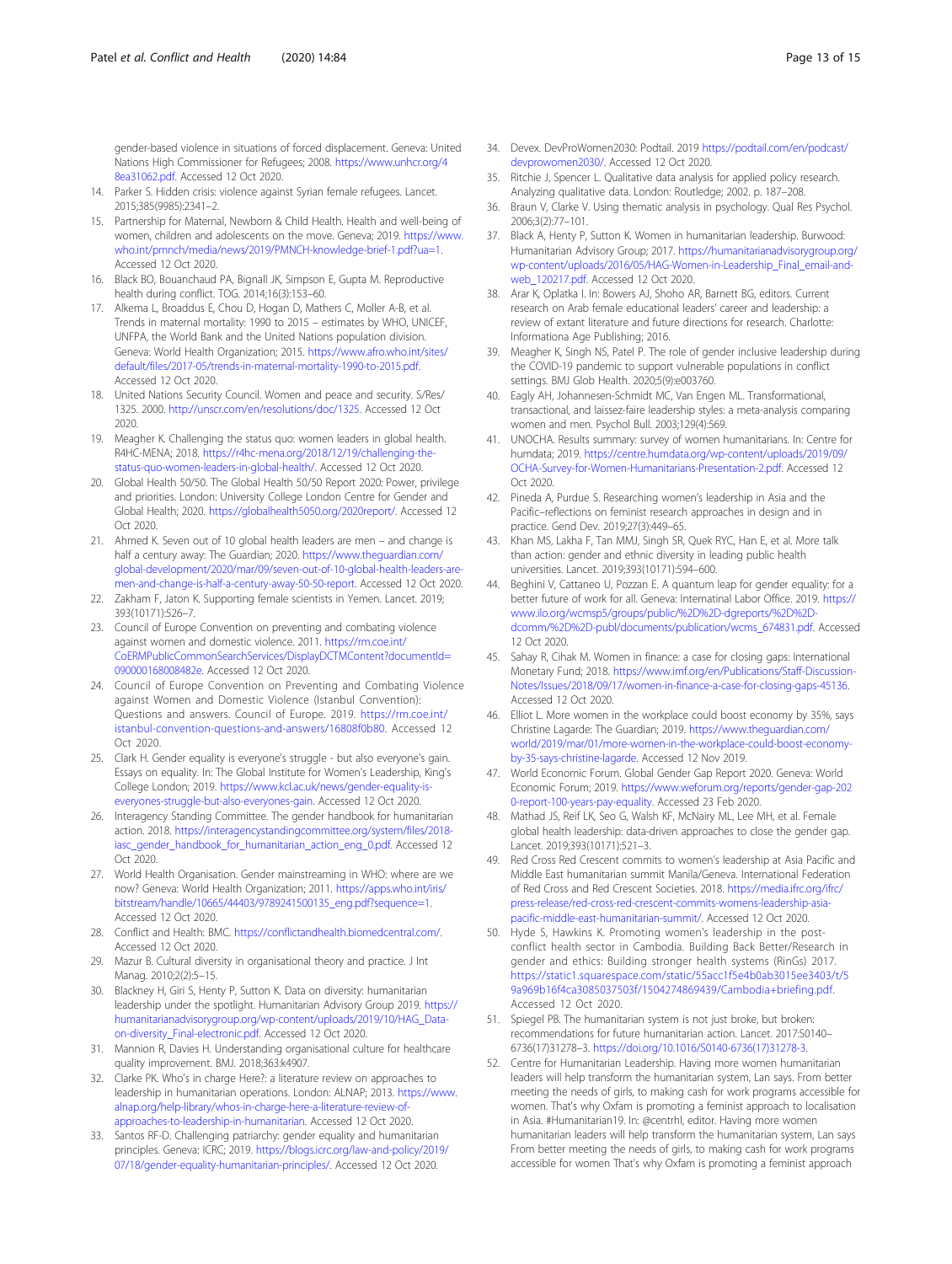<span id="page-13-0"></span>to localisation in Asia #Humanitarian192019. [https://twitter.com/centrehl/](https://twitter.com/centrehl/status/1131352675180617729) [status/1131352675180617729](https://twitter.com/centrehl/status/1131352675180617729). Accessed 19 Aug 2019.

- 53. Lindley-Jones H, Pattni T. Women responders: placing local action at the Centre of humanitarian protection programming: Humanitarian Practcie Network; 2018. [https://odihpn.org/blog/women-responders-placing-local](https://odihpn.org/blog/women-responders-placing-local-action-centre-humanitarian-protection-programming/)[action-centre-humanitarian-protection-programming/.](https://odihpn.org/blog/women-responders-placing-local-action-centre-humanitarian-protection-programming/) Accessed 12 Oct 2020.
- 54. Olatunbosun-Alakija A. The early thinking around WomenLift, Health and the future of WLGH conference. Kigali: Women Leaders in Global Health Conference; 2019.
- 55. Kohrt BA, Mistry AS, Anand N, Beecroft B, Nuwayhid I. Health research in humanitarian crises: an urgent global imperative. BMJ Glob Health. 2019;4: e001870.
- 56. Longman K, Daniels J, Bray DL, Liddell W. How organizational culture shapes women's leadership experiences. Adm Sci. 2018;8,8.
- 57. Ayman R, Korabik K. Leadership: why gender and culture matter. Am Psychol. 2010;65(3):157–70.
- 58. O'Neil DA, Hopkins MM, Bilimoria D. Women's careers at the start of the 21st century: patterns and paradoxes. J Bus Ethics. 2008;80:727–34.
- 59. Karam CM, Afiouni F. Localizing women's experiences in academia: multilevel factors at play in the Arab Middle East and North Africa. Int J Hum Resour Manag. 2014;25(4):500–38.
- 60. United Nations Economic and Social Commission for Western Asia. Women's Political Representation in the Arab Region. Beirut; 2017. [https://](https://www.unescwa.org/publications/women-political-representation-arab-region) [www.unescwa.org/publications/women-political-representation-arab-region.](https://www.unescwa.org/publications/women-political-representation-arab-region) Accessed 12 Oct 2020.
- 61. Amr Eleraqi IS. Arab Women are left out of university leadership. Al Fanar Media 2018. [https://www.al-fanarmedia.org/2018/12/arab-women-are-left](https://www.al-fanarmedia.org/2018/12/arab-women-are-left-out-of-university-leadership/)[out-of-university-leadership/.](https://www.al-fanarmedia.org/2018/12/arab-women-are-left-out-of-university-leadership/) Accessed 12 Oct 2020.
- 62. Ridde V, Dagenais C, Daigneault I. It's time to address sexual violence in academic global health. BMJ Glob Health. 2019;4(2):e001616.
- 63. Seigneur L, Chacon J. Women's Leadership in Humanitarian Settings in Central America. Asia Pacific Humanitarian Leadership Conference Proceedings. Melbourne: Centre for Humanitarian Leadership; 2017. [https://](https://ojs.deakin.edu.au/index.php/aphl/article/view/822) [ojs.deakin.edu.au/index.php/aphl/article/view/822.](https://ojs.deakin.edu.au/index.php/aphl/article/view/822) Accessed 11 Apr 2020.
- 64. ActionAid. On the Frontline: Catalising Women's Leadership in Humanitarian Action. 2016. [http://www.actionaid.org/sites/files/actionaid/on\\_the\\_](http://www.actionaid.org/sites/files/actionaid/on_the_frontline_catalysing_womens_leadership_in_humanitarian_action.pdf) [frontline\\_catalysing\\_womens\\_leadership\\_in\\_humanitarian\\_action.pdf.](http://www.actionaid.org/sites/files/actionaid/on_the_frontline_catalysing_womens_leadership_in_humanitarian_action.pdf) Accessed 12 Oct 2012.
- 65. Mazurana D, Donnelly P. Stop the sexual assault against humanitarian and development aid workers. Somerville: MA Tufts University; 2017. [https://fic.](https://fic.tufts.edu/wp-content/uploads/SAAW-report_5-23.pdf) [tufts.edu/wp-content/uploads/SAAW-report\\_5-23.pdf.](https://fic.tufts.edu/wp-content/uploads/SAAW-report_5-23.pdf) Accessed 20 Aug 2019.
- 66. ActionAid. How can Humanitarian Organisations Encourage More Women in Surge?. 2017. [https://www.actionaid.org.uk/sites/default/files/publications/](https://www.actionaid.org.uk/sites/default/files/publications/actionaid_report_how_can_humanitarian_organisations_encourage_more_women_in_surge.pdf) [actionaid\\_report\\_how\\_can\\_humanitarian\\_organisations\\_encourage\\_more\\_](https://www.actionaid.org.uk/sites/default/files/publications/actionaid_report_how_can_humanitarian_organisations_encourage_more_women_in_surge.pdf) [women\\_in\\_surge.pdf](https://www.actionaid.org.uk/sites/default/files/publications/actionaid_report_how_can_humanitarian_organisations_encourage_more_women_in_surge.pdf). Accessed 20 Aug 2019.
- 67. Swerling G. Abuse victims were sent back to war zones' in Oxfam cover-up: The Telegraph; 2019. [https://www.telegraph.co.uk/news/2019/06/11/oxfam](https://www.telegraph.co.uk/news/2019/06/11/oxfam-risked-safety-children-protect-reputation-charity-commission/)[risked-safety-children-protect-reputation-charity-commission/.](https://www.telegraph.co.uk/news/2019/06/11/oxfam-risked-safety-children-protect-reputation-charity-commission/) Accessed 10 Apr 2020.
- 68. Quinn B. Save the children suspends UK funding bids over abuse scandal: charity chief says it will not seek government funds until it meets expected standards: The Guardian; 2018. [https://www.theguardian.com/society/2018/](https://www.theguardian.com/society/2018/apr/26/scandal-hit-save-the-children-cut-off-from-uk-government-funding) [apr/26/scandal-hit-save-the-children-cut-off-from-uk-government-funding.](https://www.theguardian.com/society/2018/apr/26/scandal-hit-save-the-children-cut-off-from-uk-government-funding) Accessed 10 Apr 2020.
- 69. UK House of Commons. Sexual Abuse and Exploitation in the Aid Sector. Eighth Report of Session 2017–19: International Development Committee; 2018. p. 120. Report no. 8. [https://publications.parliament.uk/pa/cm201719/](https://publications.parliament.uk/pa/cm201719/cmselect/cmintdev/840/840.pdf) [cmselect/cmintdev/840/840.pdf](https://publications.parliament.uk/pa/cm201719/cmselect/cmintdev/840/840.pdf). Accessed 12 Oct 2020.
- 70. Hope C. More than 230 workers at Britain's top charity shops investigated for sexually inappropriate behaviour: The Telegraph; 2018. [https://www.](https://www.telegraph.co.uk/politics/2018/03/05/230-workers-britains-top-charity-shops-investigated-sexually/) [telegraph.co.uk/politics/2018/03/05/230-workers-britains-top-charity-shops](https://www.telegraph.co.uk/politics/2018/03/05/230-workers-britains-top-charity-shops-investigated-sexually/)[investigated-sexually/.](https://www.telegraph.co.uk/politics/2018/03/05/230-workers-britains-top-charity-shops-investigated-sexually/) Accessed 12 Oct 2020.
- 71. Smith E, Root R. Helen Clark on the need for more women in global dev leadership. Devex; 2019. [https://www.devex.com/news/podcast-helen-clark](https://www.devex.com/news/podcast-helen-clark-on-the-need-for-more-women-in-global-dev-leadership-94418)[on-the-need-for-more-women-in-global-dev-leadership-94418](https://www.devex.com/news/podcast-helen-clark-on-the-need-for-more-women-in-global-dev-leadership-94418). Accessed 12 Oct 2020.
- 72. Deloitte. Workplace culture and conduct: Challenges and opportunities. 2019. [https://www2.deloitte.com/content/dam/Deloitte/global/Documents/](https://www2.deloitte.com/content/dam/Deloitte/global/Documents/Finance/gx-fin-workplace-misconduct.pdf) [Finance/gx-fin-workplace-misconduct.pdf.](https://www2.deloitte.com/content/dam/Deloitte/global/Documents/Finance/gx-fin-workplace-misconduct.pdf) Accessed 11 Apr 2020.
- 73. Ysseldyk R, Greenaway KH, Hassinger E, Zutrauen S, Lintz J, Bhatia MP, et al. A leak in the academic pipeline: identity and health among postdoctoral women. Front Psychol. 2019;10:1297.
- 74. Paulus JK, Switkowski KM, Allison GM, Connors M, Buchsbaum RJ, Freund KM, et al. Where is the leak in the pipeline? Investigating gender differences in academic promotion at an academic medical Centre. Perspect Med Educ. 2016;5(2):125–8.
- 75. Garrett L. The trouble with girls: obstacles to women's success in medicine and research-an essay by Laurie Garrett. BMJ. 2018;363:k5232.
- 76. Talib Z, Burke KS, Barry M. Women leaders in global health. Lancet Glob Health. 2017;5(6):e565–e6.
- 77. Hutson M. Time for Women leaders. Sci Am. 2018;319(5):18.
- 78. Eagly AH. Female leadership advantage and disadvantage: resolving the contradictions. Psychol Women Q. 2007;31(1):1–12.
- 79. Abbara A. Ethical dilemmas and exploitation. Presented at: conducting Health Research in complex environments: translating research into practice. UK: King's College London; 2019.
- 80. Thakur MB, Paul P. Sexual harassment in academic institutions: a conceptual review. J Psychosoc Res. 2017;12(1):33–40.
- 81. Karami A, White CN, Ford K, Swan S, Spinel MY. Unwanted advances in higher education: uncovering sexual harassment experiences in academia with text mining. Inf Process Manag. 2020;57(2):102167.
- 82. Aguilar SJ, Baek C. Sexual harassment in academe is underreported, especially by students in the life and physical sciences. PLoS One. 2020; 15(3):e0230312.
- 83. Hadi A. Workplace sexual harassment and its underreporting in Pakistan. Eur J Interdisciplinary Stud. 2018;4(1):148–53.
- 84. OECD. Aid in Support of Gender Equality and Women's Empowerment. 2019. [http://www.oecd.org/dac/financing-sustainable-development/](http://www.oecd.org/dac/financing-sustainable-development/development-finance-topics/Aid-to-gender-equality-donor-charts-2019.pdf) [development-finance-topics/Aid-to-gender-equality-donor-charts-2019.pdf](http://www.oecd.org/dac/financing-sustainable-development/development-finance-topics/Aid-to-gender-equality-donor-charts-2019.pdf). Accessed 12 Oct 2020.
- 85. Vera I, Sanders F. SEEK development. Words to action: the state of ODA funding for gender equality. Berlin: SEEK Development; 2019. [https://](https://donortracker.org/sites/default/files/insight_pdfs/DT_Insights_2019_1_0.pdf) [donortracker.org/sites/default/files/insight\\_pdfs/DT\\_Insights\\_2019\\_1\\_0.pdf.](https://donortracker.org/sites/default/files/insight_pdfs/DT_Insights_2019_1_0.pdf) Accessed 12 Oct 2020.
- 86. Koester D, Esplen E, Robinson KB, Castillejo C, O'Neil T. How can donors improve their support to gender equality in fragile settings? Findings from OECD research. Gender Dev. 2016;24(3):353–73.
- 87. Al-Abdeh M, Patel C. 'Localising'humanitarian action: reflections on delivering women's rights-based and feminist services in an ongoing crisis. Gend Dev. 2019;27(2):237–52.
- 88. Lokot M. The space between us: feminist values and humanitarian power dynamics in research with refugees. Gend Dev. 2019;27(3):467–84.
- Jayasinghe N, Khatun M, Okwii M. Women Leading Locally: Exploring women's leadership in humanitarian action in Bangladesh and South Sudan. Oxford: Oxfam; 2020. Report No.: 1787485625. [https://oxfamilibrary.](https://oxfamilibrary.openrepository.com/bitstream/handle/10546/620937/rr-women-leading-locally-humanitarian-290120-en.pdf;jsessionid=B4250E9F2A61EAF25E5F234C47E69717?sequence=1) [openrepository.com/bitstream/handle/10546/620937/rr-women-leading](https://oxfamilibrary.openrepository.com/bitstream/handle/10546/620937/rr-women-leading-locally-humanitarian-290120-en.pdf;jsessionid=B4250E9F2A61EAF25E5F234C47E69717?sequence=1)[locally-humanitarian-290120-en.pdf;jsessionid=B4250E9F2A61EAF25E5F234](https://oxfamilibrary.openrepository.com/bitstream/handle/10546/620937/rr-women-leading-locally-humanitarian-290120-en.pdf;jsessionid=B4250E9F2A61EAF25E5F234C47E69717?sequence=1) [C47E69717?sequence=1.](https://oxfamilibrary.openrepository.com/bitstream/handle/10546/620937/rr-women-leading-locally-humanitarian-290120-en.pdf;jsessionid=B4250E9F2A61EAF25E5F234C47E69717?sequence=1) Accessed 12 Oct 2020.
- 90. El Achi N, Papamichail A, Rizk A, Lindsay H, Menassa M, Abdul-Khalek RA, et al. A conceptual framework for capacity strengthening of health research in conflict: the case of the Middle East and North Africa region. Glob Health. 2019;15(1):81.
- 91. Dalacoura K. Women and gender in the Middle East and North Africa: mapping the field and addressing policy dilemmas at the post-2011 juncture: Middle East and North Africa Regional Architecture; 2019. [http://](http://eprints.lse.ac.uk/100742/1/Dalacoura_Women_and_Gender.pdf) [eprints.lse.ac.uk/100742/1/Dalacoura\\_Women\\_and\\_Gender.pdf](http://eprints.lse.ac.uk/100742/1/Dalacoura_Women_and_Gender.pdf). Accessed 12 Oct 2020.
- 92. Scheewe S. Power Women female leaders in the humanitarian sector Redr UK; 2017. [https://www.redr.org.uk/getmedia/d2d7cd16-5551-493e-a33a](https://www.redr.org.uk/getmedia/d2d7cd16-5551-493e-a33a-bcc7fada7397/CPW_report_1.pdf)[bcc7fada7397/CPW\\_report\\_1.pdf](https://www.redr.org.uk/getmedia/d2d7cd16-5551-493e-a33a-bcc7fada7397/CPW_report_1.pdf). Accessed 12 Oct 2020.
- 93. The Kuwait Foundation for the Advancement of Sciences. The tenth anniversary of empowering women in science. Kuwait: The Kuwait Foundation for the Advancement of Sciences; 2017. [https://www.nature.](https://www.nature.com/articles/d42473-018-00067-3) [com/articles/d42473-018-00067-3.](https://www.nature.com/articles/d42473-018-00067-3) Accessed 12 Oct 2020.
- 94. Smith E, Root R. Nasra Ismail on the barriers to increased female leadership Dev Pro Women 2030 2019. [https://www.devex.com/news/podcast-nasra](https://www.devex.com/news/podcast-nasra-ismail-on-the-barriers-to-increased-female-leadership-94823)[ismail-on-the-barriers-to-increased-female-leadership-94823](https://www.devex.com/news/podcast-nasra-ismail-on-the-barriers-to-increased-female-leadership-94823). Accessed 12 Oct 2020.
- 95. Meagher K. A shared story: R4HC-MENA; 2019. [https://r4hc-mena.org/2019/1](https://r4hc-mena.org/2019/10/21/a-shared-story/) [0/21/a-shared-story/](https://r4hc-mena.org/2019/10/21/a-shared-story/). Accessed 12 Oct 2020.